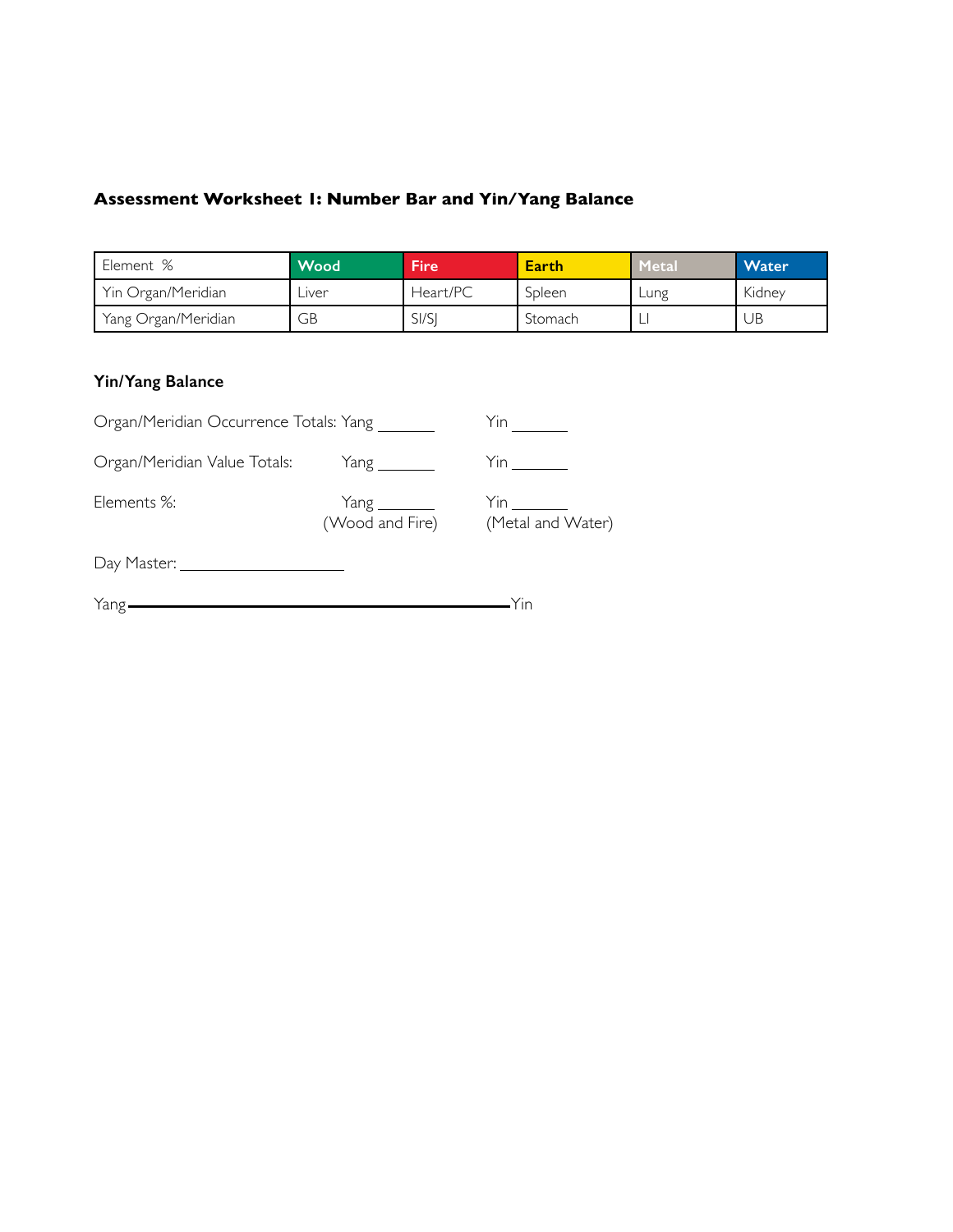| <b>Wood</b><br>$\frac{9}{6}$ >24% = Excess                                                                                                 | $16\% - 24\% =$ Balanced                                                                                               | $<$ 16% = Deficient                                                                                                                 |
|--------------------------------------------------------------------------------------------------------------------------------------------|------------------------------------------------------------------------------------------------------------------------|-------------------------------------------------------------------------------------------------------------------------------------|
| <b>EXCESS - DISTORTED</b>                                                                                                                  | <b>BALANCED</b>                                                                                                        | <b>WEAK - DEFICIENT</b>                                                                                                             |
| Resistant, inflexible, oppositional                                                                                                        | <b>Element Qualities</b><br>Bends with wind, flexible, adaptable,<br>pliable                                           | Too flexible, inflexible, vacillates                                                                                                |
| Grows or moves without caution.<br>driven, compelled                                                                                       | Grows, expands, unstoppable                                                                                            | Lacking drive, stunted, passive                                                                                                     |
| Invasive, overtakes boundaries,<br>territorial, overbearing, dominating,<br>aggressive                                                     | Overcomes obstacles.<br>able to claim and defend space                                                                 | Easily trampled and discouraged,<br>deferring, trouble claiming and<br>defending space                                              |
| Headstrong, uncooperative, rebellious,<br>preoccupied, willful                                                                             | Has direction and treetop vision,<br>goal driven                                                                       | Ambivalent, lacking direction, aimless,<br>follower                                                                                 |
| "Wow" Brain runs the show without<br>caution, impulsive                                                                                    | <b>Human Part</b><br>Healthy "Wow" Brain                                                                               | Risk averse                                                                                                                         |
| Ambitious, driven, aggressive                                                                                                              | <b>Seeks</b><br>Movement toward something,<br>growth, freedom, adventure, to<br>overcome and rise above it all, to win | Unmotivated, timid                                                                                                                  |
| Excessive or explosive anger, easily<br>frustrated, unforgiving, retaliatory,<br>irritable, anger overrides or covers up<br>other emotions | <b>Emotions</b><br>Assertiveness, healthy expression of<br>anger, kindness and forgiveness                             | Difficulty expressing anger, easily<br>frustrated, passive-aggressive, irritable,<br>too little anger or stuffs anger then<br>blows |
| Disease, dysfunction, or vulnerability<br>of the Liver and Gall Bladder                                                                    | <b>Yin and Yang Organs</b><br>Healthy and good functioning Liver<br>and Gall Bladder                                   | Disease, dysfunction, or vulnerability<br>of the Liver and Gall Bladder                                                             |
| Disease, dysfunction, or vulnerability<br>of the eyes and eyesight                                                                         | <b>Sense</b><br>Healthy eyes and eyesight                                                                              | Disease, dysfunction, or vulnerability<br>of the eyes and eyesight                                                                  |
| Dry or watery eyes                                                                                                                         | <b>Fluid</b><br>Tears, appropriate moisture in eyes<br>Able to cry and shed tears                                      | Dry or watery eyes                                                                                                                  |
| Vulnerability or dysfunction of the<br>tendons and ligaments                                                                               | <b>Tissue</b><br>Healthy tendons and ligaments,<br>supple movement                                                     | Vulnerability or dysfunction of the<br>tendons and ligaments                                                                        |
| Diseases of the finger and toenails,<br>excessive or poor growth, cracking,<br>pitting, ridges, fungus                                     | <b>Indicator of Healthy Wood</b><br><b>Element</b><br>Healthy fingernails and toenails                                 | Diseases of the finger and toenails,<br>poor growth, cracking, pitting, ridges,<br>fungus                                           |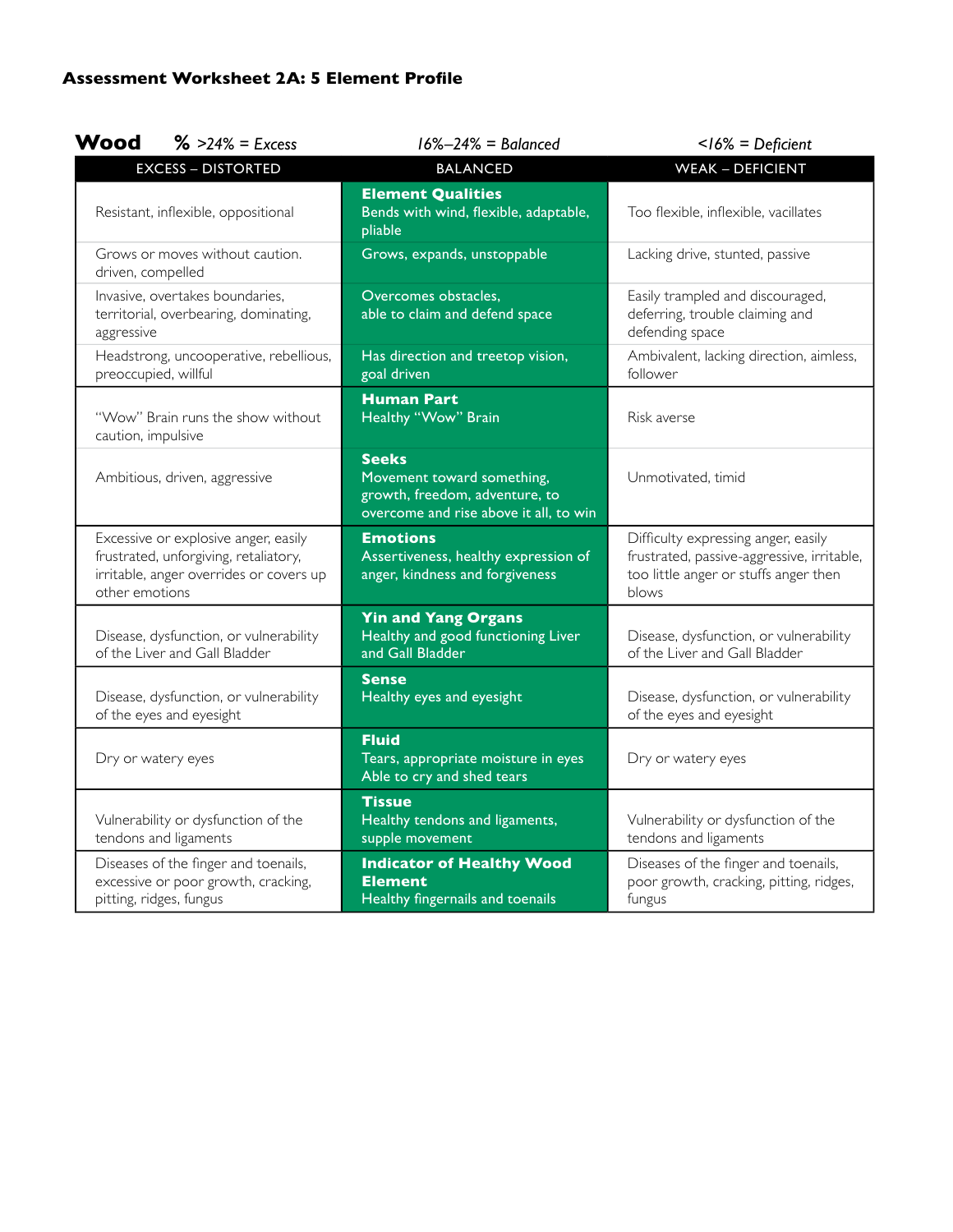| <b>Fire</b><br>$\frac{1}{6}$ >24% = Excess                                                           | $16\% - 24\% =$ Balanced                                                                                           | $<$ 16% = Deficient                                                                                  |
|------------------------------------------------------------------------------------------------------|--------------------------------------------------------------------------------------------------------------------|------------------------------------------------------------------------------------------------------|
| <b>EXCESS - DISTORTED</b>                                                                            | <b>BALANCED</b>                                                                                                    | <b>WEAK - DEFICIENT</b>                                                                              |
| Consumes or demands attention                                                                        | <b>Element Qualities</b><br>Bright, lights way for others                                                          | Dim, dull, introverted                                                                               |
| Burning focus or scattered,<br>overwhelmed, melodramatic                                             | Captivating, in-the-moment,<br>charismatic, present                                                                | Disengaged, scattered, overwhelmed,<br>difficulty focusing                                           |
| Unusual, over-the-top or inappropriate<br>behavior, eccentric                                        | Flickering, dancing, playful, creative,<br>regenerative                                                            | Difficulty letting loose or being playful,<br>listless                                               |
| Impatient, hyperactive, unpredictable                                                                | Quick                                                                                                              | Slow, impatient                                                                                      |
| Empath: oversensitive to<br>others' emotions and environment                                         | Warm, high emotional IQ, connected                                                                                 | Difficulty connecting, reading people                                                                |
| Volatile, temper, overwhelming,<br>destructive, fanatical                                            | Hot, intense, passionate                                                                                           | Irregular warmth, cool, or cold,<br>passionless                                                      |
| Emotions and heart run the show                                                                      | Human Part<br><b>Heart and emotions</b>                                                                            | Disconnected from own and others'<br>emotions                                                        |
| Immersion                                                                                            | <b>Seeks</b><br>Fun, connection, engagement, passion                                                               | Retreat                                                                                              |
| Prone to anxiety and despair, or<br>excessively cheerful/optimistic, denial                          | <b>Emotion</b><br>Love and joy                                                                                     | Prone to anxiety, despair, low affect                                                                |
| Disease, dysfunction, or vulnerability of<br>the Heart, Pericardium, Small Intestine<br>and San Jiao | <b>Yin and Yang Organs</b><br>Healthy and good functioning Heart,<br>Pericardium, Small Intestine, and San<br> iao | Disease, dysfunction, or vulnerability of<br>the Heart, Pericardium, Small Intestine<br>and San Jiao |
| Disease, dysfunction, or vulnerability of<br>the speech or the tongue                                | <b>Sense</b><br>Healthy speech and tongue                                                                          | Disease, dysfunction, or vulnerability of<br>the speech or the tongue                                |
| Excessive sweating or inability to sweat,<br>abnormal sweat                                          | <b>Fluid</b><br>Appropriate sweating, normal sweat                                                                 | Excessive sweating or inability to sweat,<br>abnormal sweat                                          |
| Vulnerability or dysfunction of the<br>blood vessels                                                 | <b>Tissue</b><br>Healthy blood vessels, good circulation                                                           | Vulnerability or dysfunction of the<br>blood vessels                                                 |
| Irregular or diseased complexion:<br>rosacea, acne                                                   | <b>Indicator of Healthy Fire</b><br><b>Element</b><br><b>Healthy complexion</b>                                    | Dull, diseased, or irregular complexion:<br>rosacea, pallor, acne                                    |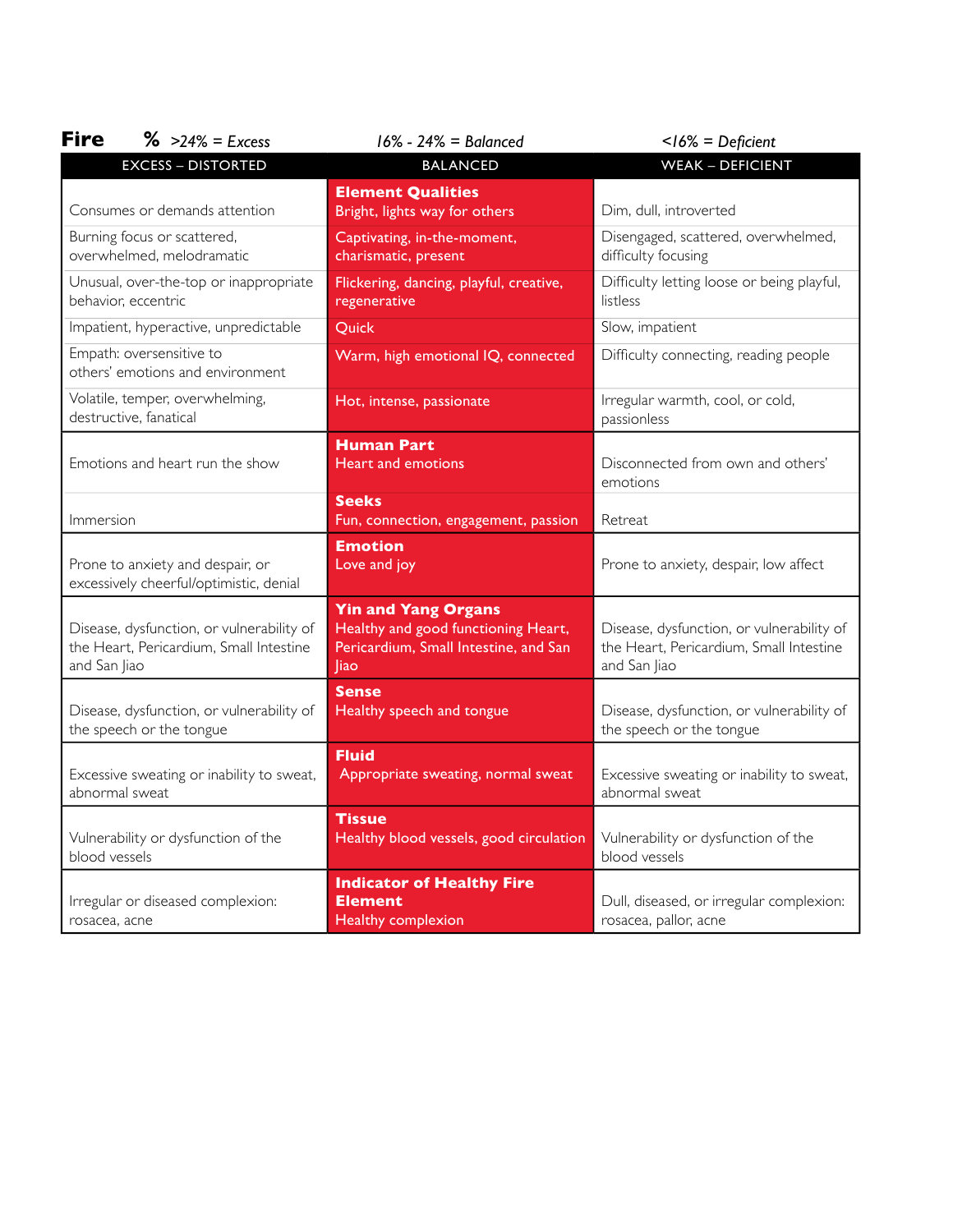| <b>Earth</b><br>$\frac{9}{6}$ >24% = Excess                                                                                                            | $16\% - 24\% =$ Balanced                                                                | $<$ 16% = Deficient                                                                         |
|--------------------------------------------------------------------------------------------------------------------------------------------------------|-----------------------------------------------------------------------------------------|---------------------------------------------------------------------------------------------|
| <b>EXCESS - DISTORTED</b>                                                                                                                              | <b>BALANCED</b>                                                                         | <b>WEAK - DEFICIENT</b>                                                                     |
| Damp, boggy                                                                                                                                            | <b>Element Qualities</b><br>Holds/loses moisture (damp or dry)                          | Dry or damp or both                                                                         |
| Heavy, "stuck in the mud," immovable,<br>stubborn                                                                                                      | Holds, grounds, is grounded, stable                                                     | Feels ungrounded, unstable, spacey                                                          |
| Over-protective/nurturing/giving/involved,<br>at the same time greedy/hoarding<br>Puts others' needs before their own and<br>then feel empty/resentful | Nourishes, feeds, generous, sharing,<br>has good self-care and care for others          | Gives but then feels empty and<br>resentful, can be greedy, hoarding, or<br>people pleasing |
| Feels overfull and/or insatiable,<br>overindulgent, envious                                                                                            | Moderate, full, content, grateful                                                       | Discontent, needy, uses food for<br>comfort, envious                                        |
| Prone to eating disorders,<br>food aversions, and addictions                                                                                           | Healthy relationship with food                                                          | Prone to eating disorders,<br>food aversions, and addictions                                |
| Disconnected from, or obsessed with,<br>physical needs and the body                                                                                    | <b>Human Part</b><br><b>Physical Body</b><br>Aware of body's needs, good self-care      | Disconnected from physical needs<br>and the body                                            |
| Indulgence, false comfort                                                                                                                              | <b>Seeks</b><br>Food, Comfort, Harmony                                                  | Indulgence, false comfort, or is austere,<br>ascetic                                        |
| Prone to worry and obsession                                                                                                                           | <b>Emotion</b><br>Satisfied, grateful                                                   | Prone to worry and obsession                                                                |
| Disease, dysfunction, or vulnerability of<br>the Spleen and Stomach                                                                                    | <b>Yin and Yang Organs</b><br><b>Healthy and good functioning Spleen</b><br>and Stomach | Disease, dysfunction, or vulnerability of<br>the Spleen and Stomach                         |
| Disease, dysfunction, or vulnerability of<br>sense of taste, or the mouth                                                                              | <b>Sense</b><br>Healthy sense of taste, and mouth                                       | Disease, dysfunction, or vulnerability of<br>sense of taste, or the mouth                   |
| Excessive or deficient salivation,<br>abnormal saliva                                                                                                  | <b>Fluid</b><br>Appropriate salivation, normal saliva                                   | Excessive or deficient salivation,<br>abnormal saliva                                       |
| Vulnerability or diseases of the<br>muscles and flesh                                                                                                  | <b>Tissue</b><br><b>Healthy muscles and flesh</b>                                       | Vulnerability or diseases of the<br>muscles and flesh                                       |
| Diseases of the lips: dry, cracked, or<br>cold sores                                                                                                   | <b>Indicator of Healthy Earth</b><br><b>Element</b><br><b>Healthy lips</b>              | Diseases of the lips: dry, cracked, or<br>cold sores                                        |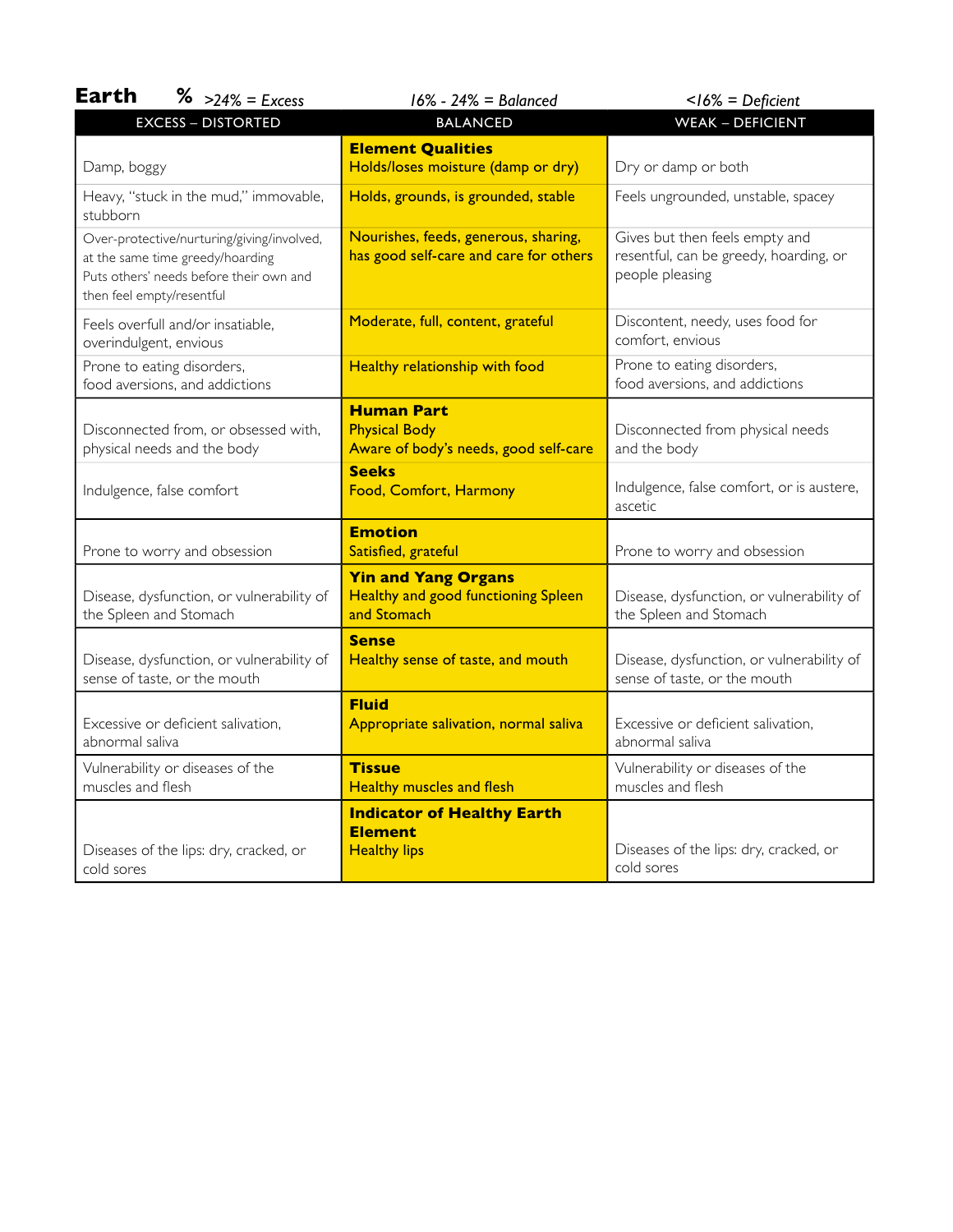| <b>Metal</b><br>$\frac{9}{6}$ >24% = Excess                                                                            | $16\% - 24\% =$ Balanced                                                                                                                                | $<$ 16% = Deficient                                                                                                                               |
|------------------------------------------------------------------------------------------------------------------------|---------------------------------------------------------------------------------------------------------------------------------------------------------|---------------------------------------------------------------------------------------------------------------------------------------------------|
| <b>EXCESS - DISTORTED</b>                                                                                              | <b>BALANCED</b>                                                                                                                                         | <b>WEAK - DEFICIENT</b>                                                                                                                           |
| Rigid, inflexible, hard, callous                                                                                       | <b>Element Qualities</b><br>Strong and hard but malleable                                                                                               | Weak, rigid but crumbles                                                                                                                          |
| Guarded and restrained, yet can be<br>rough, careless, defensive, cut and dry                                          | Provides good boundaries, safe<br>protects, contains, permeable                                                                                         | Poor boundaries, lacking discernment                                                                                                              |
| Cutting, judgmental, prone to black and<br>white thinking. critical, self-righteous,<br>brusque, thinks they are right | Prunes with confidence. sharp, cuts,<br>surgical, discerning, certain                                                                                   | Lacking confidence and certainty,<br>everything is gray, no clear right or<br>wrong, can't say "no"                                               |
| Perfectionistic, obsessive, compulsive                                                                                 | Weighs, orders, measures, is refined,<br>detailed, organized                                                                                            | Unclear, disorganized, lost in details,<br>sloppy, unrefined                                                                                      |
| Insensitive or oversensitive                                                                                           | Conductive                                                                                                                                              | Oversensitive or insensitive                                                                                                                      |
| Excessively polished, or rough and<br>ungraceful, over-values self, arrogant                                           | Gives value, shines, polished, graceful<br>aesthetic, artistic                                                                                          | Dull, difficulty with shining, ungraceful,<br>feels "less than" and unworthy                                                                      |
| Ruled by "Ow Brain," overfocused on<br>danger, problems and imperfections,<br>excessively defensive, restrained        | Human Part<br>Healthy "Ow" Brain," moves away<br>from pain; sees details and potential<br>problems, prepares for and prevents<br>them, proper restraint | "Ow Brain," is lacking, not enough focus<br>on details and potential problems, fails<br>to prepare for and prevent problems,<br>lack of restraint |
| Overfocus on safety, rules, perfection                                                                                 | <b>Seeks</b><br>Safety, security, clarity, refinement,<br>grace                                                                                         | Lacking focus on safety, rules, standards                                                                                                         |
| Is prone to prolonged grief, sadness,<br>melancholy, or is avoidant of sadness                                         | Emotion<br>Inspiration and hope                                                                                                                         | Is prone to prolonged grief, sadness,<br>melancholy, or is avoidant of sadness                                                                    |
| Disease, dysfunction, or vulnerability of<br>the Lungs and Large Intestine                                             | <b>Yin and Yang Organs</b><br>Healthy and good functioning Lungs<br>and Large Intestine                                                                 | Disease, dysfunction, or vulnerability of<br>the Lungs and Large Intestine                                                                        |
| Disease, dysfunction, vulnerability, or<br>sensitivity of the sense of smell and<br>nose, or sense of touch and skin   | <b>Sense</b><br>Healthy sense of smell and touch<br>Healthy nose and skin                                                                               | Disease, dysfunction, vulnerability, or<br>sensitivity of the sense of smell and<br>nose, or sense of touch and skin                              |
| Excessive or deficient mucus,<br>abnormal mucus                                                                        | <b>Fluid</b><br>Healthy mucus membranes and mucus                                                                                                       | Excessive or deficient mucus,<br>abnormal mucus                                                                                                   |
| Vulnerability or diseases of the<br>mucus membranes and skin                                                           | Tissue<br>Healthy skin and mucus membranes                                                                                                              | Vulnerability or diseases of the<br>mucus membranes and skin                                                                                      |
| Excessive, deficient, or abnormal body<br>hair                                                                         | <b>Indicator of Healthy Metal</b><br>Element<br>Normal and healthy body hair                                                                            | Excessive, deficient, or abnormal body<br>hair                                                                                                    |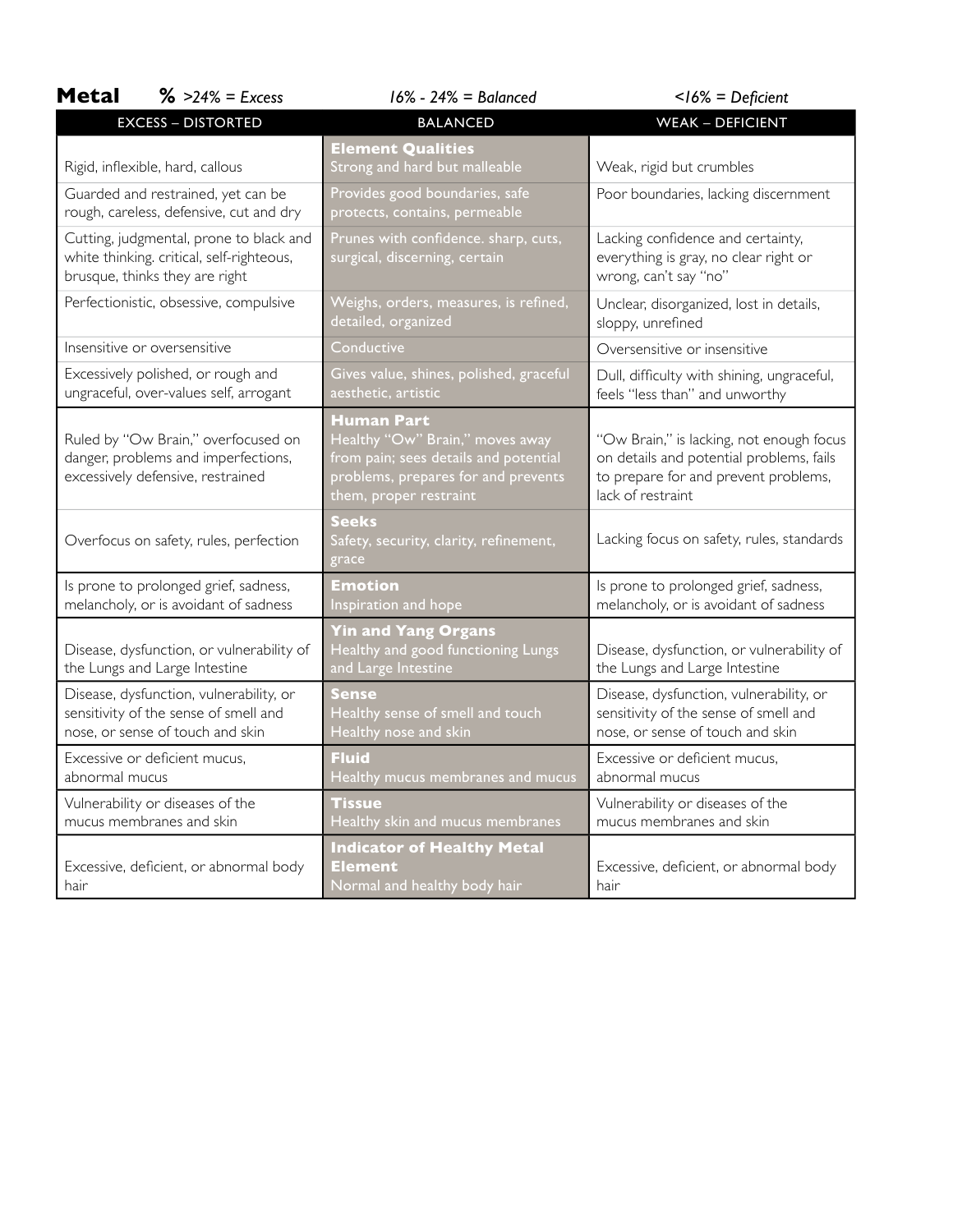| Water<br>$\frac{9}{6}$ >24% = Excess                                                                                                                                                                       | $16\% - 24\% =$ Balanced                                                                                                            | $<$ 16% = Deficient                                                                                                                                                               |
|------------------------------------------------------------------------------------------------------------------------------------------------------------------------------------------------------------|-------------------------------------------------------------------------------------------------------------------------------------|-----------------------------------------------------------------------------------------------------------------------------------------------------------------------------------|
| <b>EXCESS - DISTORTED</b>                                                                                                                                                                                  | <b>BALANCED</b>                                                                                                                     | <b>WEAK - DEFICIENT</b>                                                                                                                                                           |
| Wet, cold, damp, frozen                                                                                                                                                                                    | <b>Element Qualities</b><br>Cold, wet, moist                                                                                        | Dry                                                                                                                                                                               |
| Disinterest in superficial issues or<br>cultural norms, withdrawn, lost in the<br>depths and imagination, excessive focus<br>on mystery, death, spirituality, sexuality,<br>dark side, or pursuit of truth | Deep, dark, mysterious and hidden<br>Symbolizes imagination<br>Comfort with deep and dark issues,<br>accepts shadow aspects of life | Uncomfortable with solitude or deep<br>issues, fearful of shadow aspects of life<br>or obsessed with these to confront fear<br>Trouble accessing creative flow and<br>imagination |
| Too reflective, or difficulty with self-<br>reflection (seeing self accurately)                                                                                                                            | Calm, reflective                                                                                                                    | Difficulty achieving calm and reflection<br>Cannot see self accurately                                                                                                            |
| Surging, reckless, driven, unstable,<br>ever-changing, doesn't stop, turbulent,<br>flooding                                                                                                                | Constant, fluid, flows, changes forms,<br>resilient                                                                                 | Not Resilient, falls apart when<br>exhausted, lacking flow and fluidity,<br>change is difficult                                                                                   |
| Dissociation or transcendence of the<br>physical body and its needs, exclusive<br>focus on inner life and spiritual pursuits                                                                               | <b>Human Part</b><br>Spirit<br>Connection to, and support from, a<br>higher power                                                   | Renunciation of spiritual self, or<br>difficulty connecting to Spirit and<br>maintaining a spiritual practice<br>Disinterest or challenges with inner life,<br>solitude, truth    |
| Overfocused on deep pursuits                                                                                                                                                                               | <b>Seeks</b><br>Wisdom, truth, solitude, peace, inner<br>life                                                                       | Avoidant of deep pursuits                                                                                                                                                         |
| Prone to insecurity and fear, excess will                                                                                                                                                                  | <b>Emotion</b><br>Courage and willpower                                                                                             | Insecure and fearful, lacking willpower                                                                                                                                           |
| Disease, dysfunction, or vulnerability of<br>the Kidneys and Urinary Bladder                                                                                                                               | <b>Yin and Yang Organs</b><br>Healthy and good functioning Kidneys<br>and Urinary Bladder                                           | Disease, dysfunction, or vulnerability of<br>the Kidneys and Urinary Bladder                                                                                                      |
| Disease, dysfunction, vulnerability, or<br>sensitivity of the ears or hearing                                                                                                                              | <b>Sense</b><br>Healthy ears and hearing                                                                                            | Disease, dysfunction, vulnerability, or<br>sensitivity of the ears or hearing                                                                                                     |
| Urinary dysfunction or abnormal urine                                                                                                                                                                      | <b>Fluid</b><br>Healthy urine and urination                                                                                         | Urinary dysfunction or abnormal urine                                                                                                                                             |
| Vulnerability or diseases of the<br>bones, teeth, or marrow                                                                                                                                                | <b>Tissue</b><br>Healthy bones, teeth and marrow                                                                                    | Vulnerability or diseases of the<br>bones, teeth, or marrow                                                                                                                       |
| Diseases of the bones and teeth, or<br>abnormal bone and teeth growth                                                                                                                                      | <b>Indicator of Healthy Water</b><br><b>Element</b><br>Healthy bones and teeth                                                      | Diseases of the bones and teeth, or<br>abnormal bone and teeth growth                                                                                                             |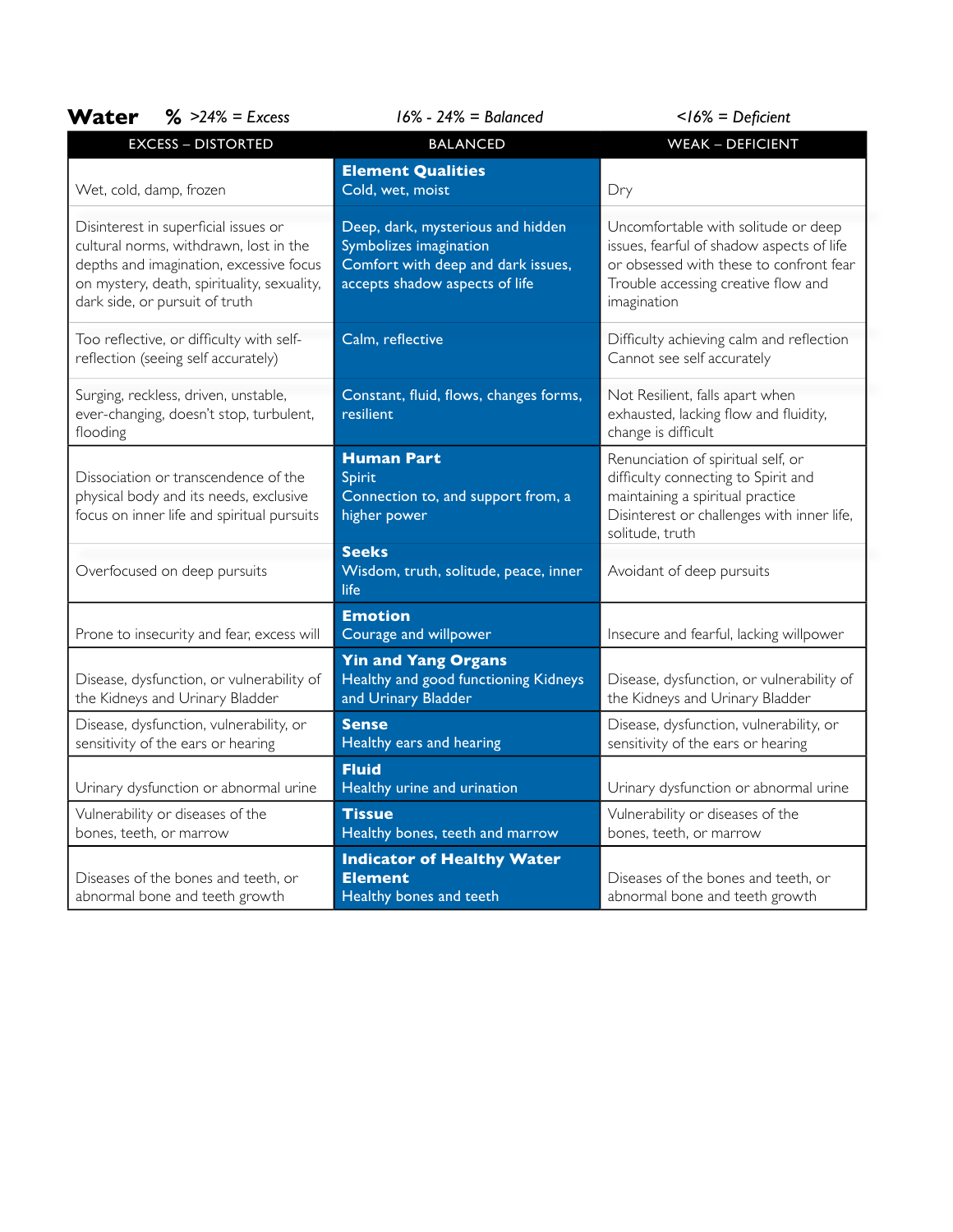### **Assessment Worksheet 3A: 5 Element Dynamics**

|                                  | %<br>Wood                                                                                                                                                                   | %<br>Fire                                                                                                                               | <b>Earth</b><br>%                                                                                                       | %<br>Metal                                                                                                        | %<br>Water                                                                                                               |
|----------------------------------|-----------------------------------------------------------------------------------------------------------------------------------------------------------------------------|-----------------------------------------------------------------------------------------------------------------------------------------|-------------------------------------------------------------------------------------------------------------------------|-------------------------------------------------------------------------------------------------------------------|--------------------------------------------------------------------------------------------------------------------------|
| Controlling                      | Wood > Earth                                                                                                                                                                | Fire > Metal                                                                                                                            | Earth > Water                                                                                                           | Metal > Wood                                                                                                      | Water > Fire                                                                                                             |
|                                  | Excess Wood is<br>overcontrolling<br>Earth.                                                                                                                                 | Exess Fire is<br>overcontrolling<br>Metal.                                                                                              | Excess Earth is<br>overcontrolling<br>Water.                                                                            | Excess Metal is<br>overcontrolling<br>Wood.                                                                       | Excess Water is<br>overcontrolling<br>Fire.                                                                              |
| Physical<br>Symptoms             | Stagnant Liv. Qi<br>impedes digestion;<br>St. Qi can't descend<br>leads to nausea,<br>Sp. Qi can't go up<br>leads to diarrhea                                               | Heat invades Lungs;<br>dry cough, or if<br>laugh cough<br>Hot sinus or skin dx<br>Dry, Damp, Heat, or<br>Blood in Ll                    | Earth dries up<br>Water<br>Runs dry<br>Weak or sore<br>low back and legs<br>Urinary issues                              | Tightness resulting<br>in impaired<br>breathing leads to<br>Liv. Qi Stagnation<br>which can lead to<br>depression | Damp foggy mind<br>Congestive heart<br>failure<br>Damp cold<br>digestion (Small<br>Intestine, San Jiao)                  |
| Psychosocial<br>Symptoms         | Drive to do<br>interferes with<br>ability to meet<br>physical needs:<br>forget to pee, eat                                                                                  | Excitement,<br>passion, desire to<br>connect overrules<br>boundaries and<br>discernment                                                 | Physical body and its<br>needs or addictions<br>override spiritual<br>development                                       | Sadness overrides<br>anger, "Ow Brain"/<br>perfectionism<br>overrides going<br>forward toward<br>goals            | Dampened spirit,<br>the desire for<br>rest/downtime<br>overrides fun,<br>connection, or<br>pursuit of passions           |
| Yin Points<br>Yang Points        | -Liv 3 +Spleen I<br>$-GB$ 34 $+St$ 43                                                                                                                                       | -Ht 4/PC5 +Lu 10<br>$-SI/SI   +LI 5$                                                                                                    | -Spleen 9 +Kid 3<br>$-5t$ 44 $+UB$ 40                                                                                   | -Lu $   +$ Liv 4<br>-LI3 $+GB44$                                                                                  | -Kid $2$ +Ht/PC 3<br>-UB60 $+$ SI/SJ 2                                                                                   |
| Insulting                        | Wood <earth< th=""><th>Fire<metal< th=""><th>Earth<water< th=""><th>Metal<wood< th=""><th>Water<fire< th=""></fire<></th></wood<></th></water<></th></metal<></th></earth<> | Fire <metal< th=""><th>Earth<water< th=""><th>Metal<wood< th=""><th>Water<fire< th=""></fire<></th></wood<></th></water<></th></metal<> | Earth <water< th=""><th>Metal<wood< th=""><th>Water<fire< th=""></fire<></th></wood<></th></water<>                     | Metal <wood< th=""><th>Water<fire< th=""></fire<></th></wood<>                                                    | Water <fire< th=""></fire<>                                                                                              |
|                                  | Excess Earth<br>is rebelling and<br>insulting Deficient<br>Wood.                                                                                                            | <b>Excess Metal</b><br>is rebelling and<br>insulting Deficient<br>Fire.                                                                 | Excess Water<br>is rebelling and<br>insulting Deficient<br>Earth.                                                       | Excess Wood<br>is rebelling and<br>insulting Deficient<br>Metal.                                                  | Excess Fire is<br>rebelling and<br>insulting Deficient<br>Water.                                                         |
| Physical<br>Symptoms             | Food Stagnation or<br>poor digestion leads<br>to Liv. Qi Stagnation<br>which leads to pain<br>and depression                                                                | Chest tightness,<br>difficulty breathing<br>can lead to chest<br>pressure which can<br>increase anxiety or<br>lead to depression        | Water overtakes<br>digestion, and<br>muscles, resulting<br>in boggy digestion,<br>loose BMs, and<br>Fibromyalgia        | Liv. Qi Stagnation<br>impairs breathing<br>(asthma) or causes<br>LI issues such as<br>constipation, IBS           | Hot/dry affects<br>Kidneys leading to<br>UTIs, other urinary<br>issues, restlessness,<br>heart palpitations,<br>insomnia |
| Psychosocial<br>Symptoms         | Desire to tend<br>home and hearth<br>or be grounded kills<br>drive and desire for<br>adventure.                                                                             | Rigidity and<br>perfectionism<br>crushes passion and<br>creativity. Armor<br>can block Heart.                                           | Inward focus results<br>in not being in tune<br>with the body and<br>considering the<br>body's needs less<br>important. | Recklessly seeking<br>adventure or<br>pushing/growing<br>without measure.<br>Anger masks grief.                   | Excitement.<br>passion overtakes<br>rest, peace,<br>solitude, inner<br>life. Fear leads to<br>anxiety.                   |
| <b>Yin Points</b><br>Yang Points | +Liv 3 -Spleen I<br>+GB 34 -St 43                                                                                                                                           | +Ht 4/PC5 -Lu 10<br>$+SI/S$   $-LI$ 5                                                                                                   | +Spleen 9 -Kid 3<br>+St 44 - UB 40                                                                                      | $+Lu$ $   -Liv$ 4<br>$+LI3 - GB44$                                                                                | +Kid 2 -Ht/PC 3<br>+UB60 -SI/SJ 2                                                                                        |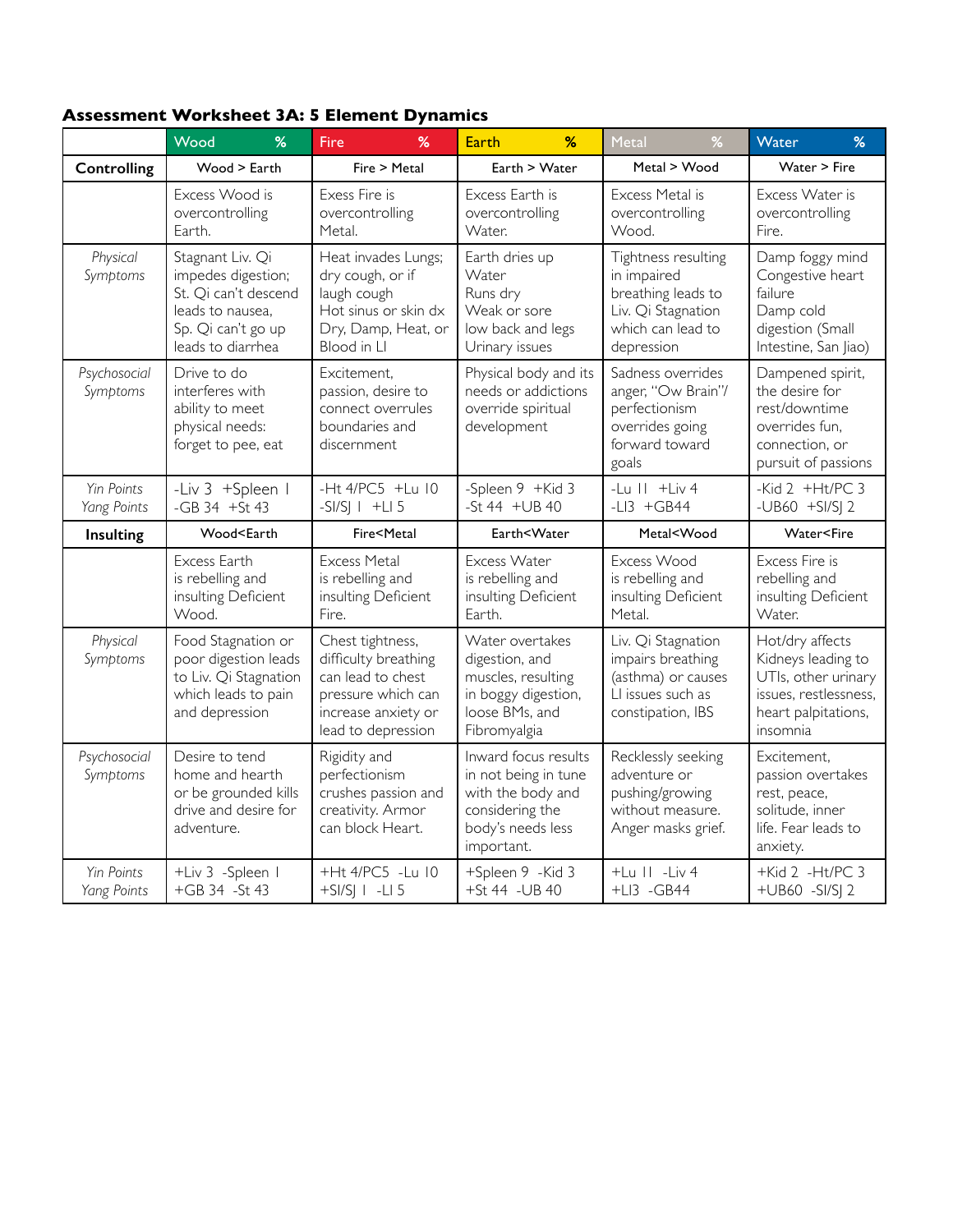### **Assessment Worksheet 3B: 5 Element Dynamics Graphic**

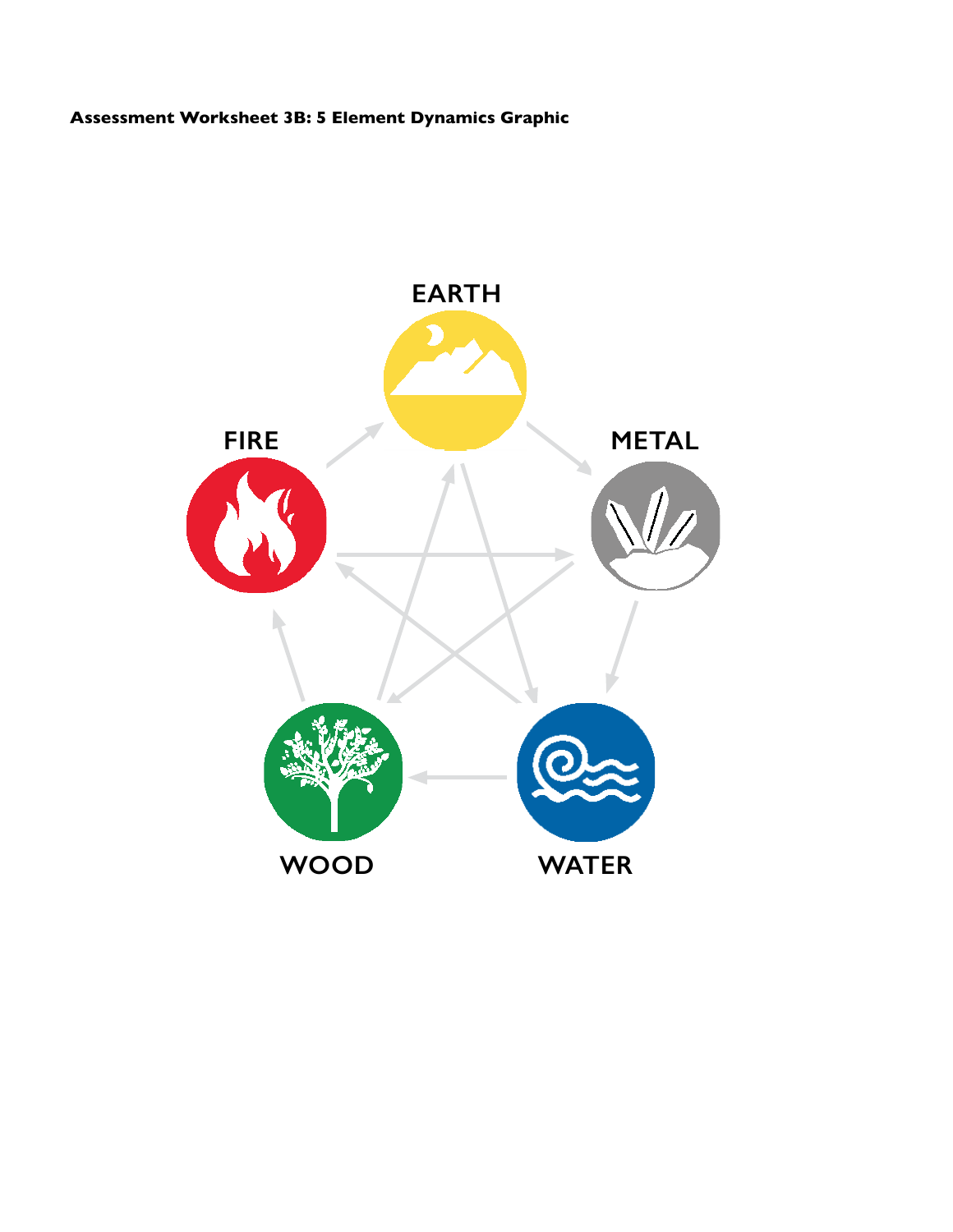### **Assessment Worksheet 4: Day Master**

#### **Day Master:**

Element Strength: %

Total Value:

Timeliness:

Main Qualities:

#### **Basic Timeliness Chart**

| Season        | Prosper<br><b>Strong</b> | <b>Birth</b><br><b>Strong</b> | Death<br>Weak | Jailed<br>Weak | <b>Retiring</b><br>Weak |
|---------------|--------------------------|-------------------------------|---------------|----------------|-------------------------|
| <b>Spring</b> | Wood                     | Fire                          | Earth         | Metal          | Water                   |
| <b>Summer</b> | Fire                     | Earth                         | Metal         | Water          | Wood                    |
| Fall          | Metal                    | Water                         | Wood          | Fire           | Earth                   |
| Winter        | Water                    | Wood                          | Fire          | Earth          | Metal                   |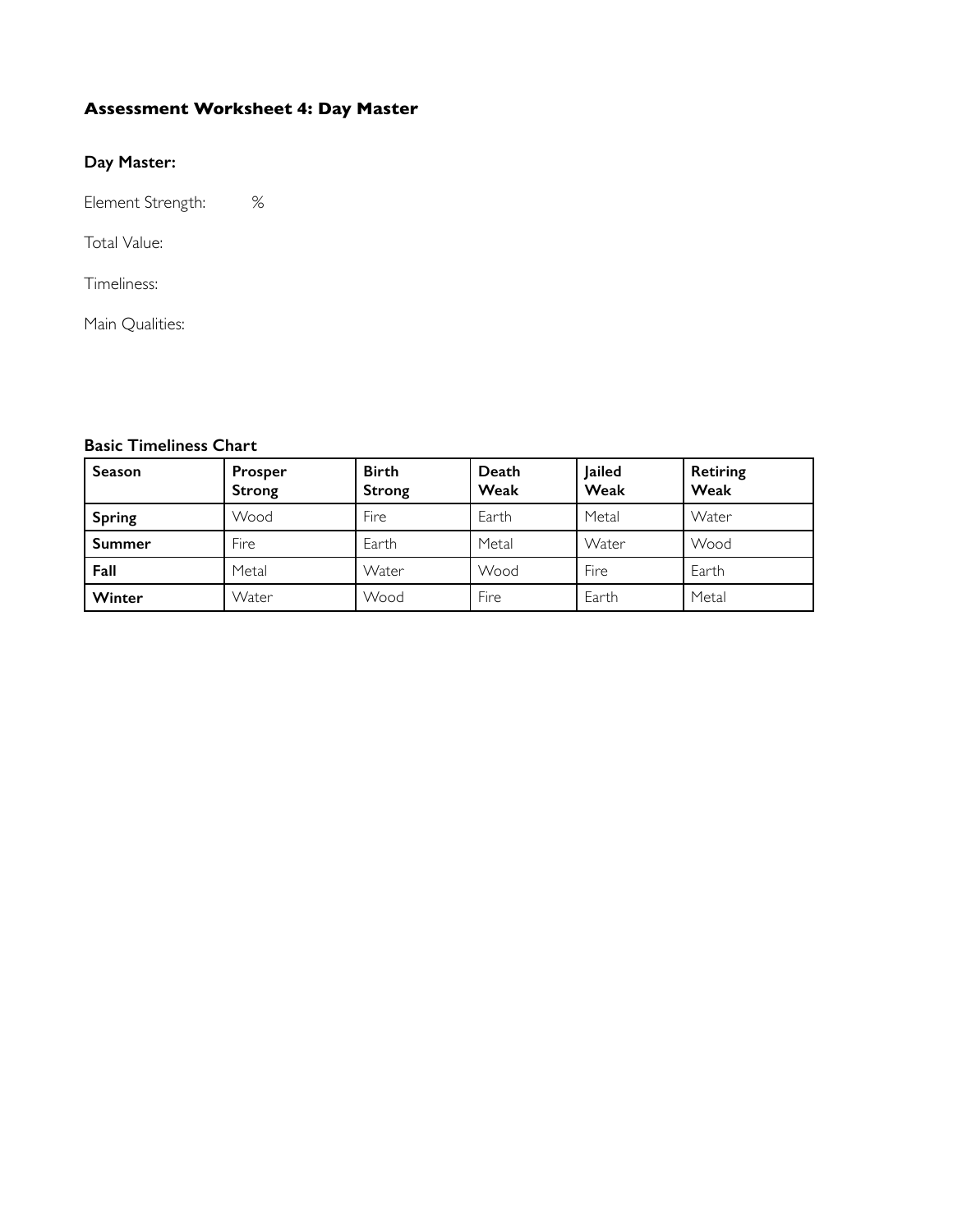#### **Assessment Worksheet 5A: Organ/Meridian Balance**

### **Yin Wood–Liver #**

| <b>EXCESS - DISTORTED</b>                                                                                                                                                  | <b>BALANCED</b>                                                                                                                                                        | <b>WEAK - DEFICIENT</b>                                                                                                                                                    |
|----------------------------------------------------------------------------------------------------------------------------------------------------------------------------|------------------------------------------------------------------------------------------------------------------------------------------------------------------------|----------------------------------------------------------------------------------------------------------------------------------------------------------------------------|
| Headstrong, overbearing                                                                                                                                                    | <b>Psychosocial Qualities</b><br>Resolute, indomitable spirit, good<br>foresight, planning, and vision                                                                 | Weak, poor resolve and planning,<br>unable to see big picture                                                                                                              |
| Diseases of the Liver                                                                                                                                                      | <b>Western</b><br><b>Healthy Liver function</b>                                                                                                                        | Diseases of the Liver                                                                                                                                                      |
| Issues with Qi and Blood flow<br>Difficulty with smooth movement of<br>joints and muscles<br>Issues with vision and eyes                                                   | <b>Traditional Chinese Medicine</b><br>Healthy blood, flowing smoothly, in<br>proper places<br>Smooth flow of Qi, healthy circulation<br>Smooth movement in joints and | Issues with Qi and Blood flow<br>Difficulty with smooth movement of<br>joints and muscles<br>Issues with vision and eyes                                                   |
| <b>TCM Diagnoses</b><br>Qi Stagnation, Blood Stagnation, Liver<br>Fire Blazing Upward, Liver Wind<br>Agitating, Stagnation of Cold in Liver<br>Channel, Damp Heat in Liver | muscles<br>Good vision and healthy eyes<br>Healthy fingernails and toenails                                                                                            | <b>TCM Diagnoses</b><br>Liver Qi Deficiency, Liver Blood<br>Deficiency, Liver Yang Deficiency, Liver<br>Yang Rising, Liver Qi Stagnation, Liver<br><b>Blood Stagnation</b> |

### **Yang Wood–Gall Bladder #**

| <b>EXCESS - DISTORTED</b>                                | <b>BALANCED</b>                                                                                             | <b>WEAK - DEFICIENT</b>                                                           |
|----------------------------------------------------------|-------------------------------------------------------------------------------------------------------------|-----------------------------------------------------------------------------------|
| Has "Gall," can be rash, bold, bitter, or<br>impertinent | <b>Psychosocial Qualities</b><br>Has initiative, capacity and courage to<br>move forward and make decisions | Timid, anxious, easily discouraged,<br>indecisive, lacking courage and initiative |
| Diseases of the Gallbladder                              | <b>Western</b><br><b>Healthy Gallbladder</b>                                                                | Diseases of the Gallbladder                                                       |
| Tendon and ligament issues                               | <b>Traditional Chinese Medicine</b><br>Healthy tendons and ligaments                                        | Tendon and ligament issues                                                        |
| <b>TCM Diagnosis</b><br>Damp Heat in Gall Bladder        |                                                                                                             | <b>TCM Diagnosis</b><br>Gall Bladder Deficient                                    |

Highlight the deficient column if the Value is 0. Highlight the balanced column if the Value is balanced (20-150). Highlight the excess and balanced columns if the Value is excess (160+). Remember, we do this because a higher number means the Organ/Meridian is both strong in its qualities and can show signs of excess when the individual is out of balance.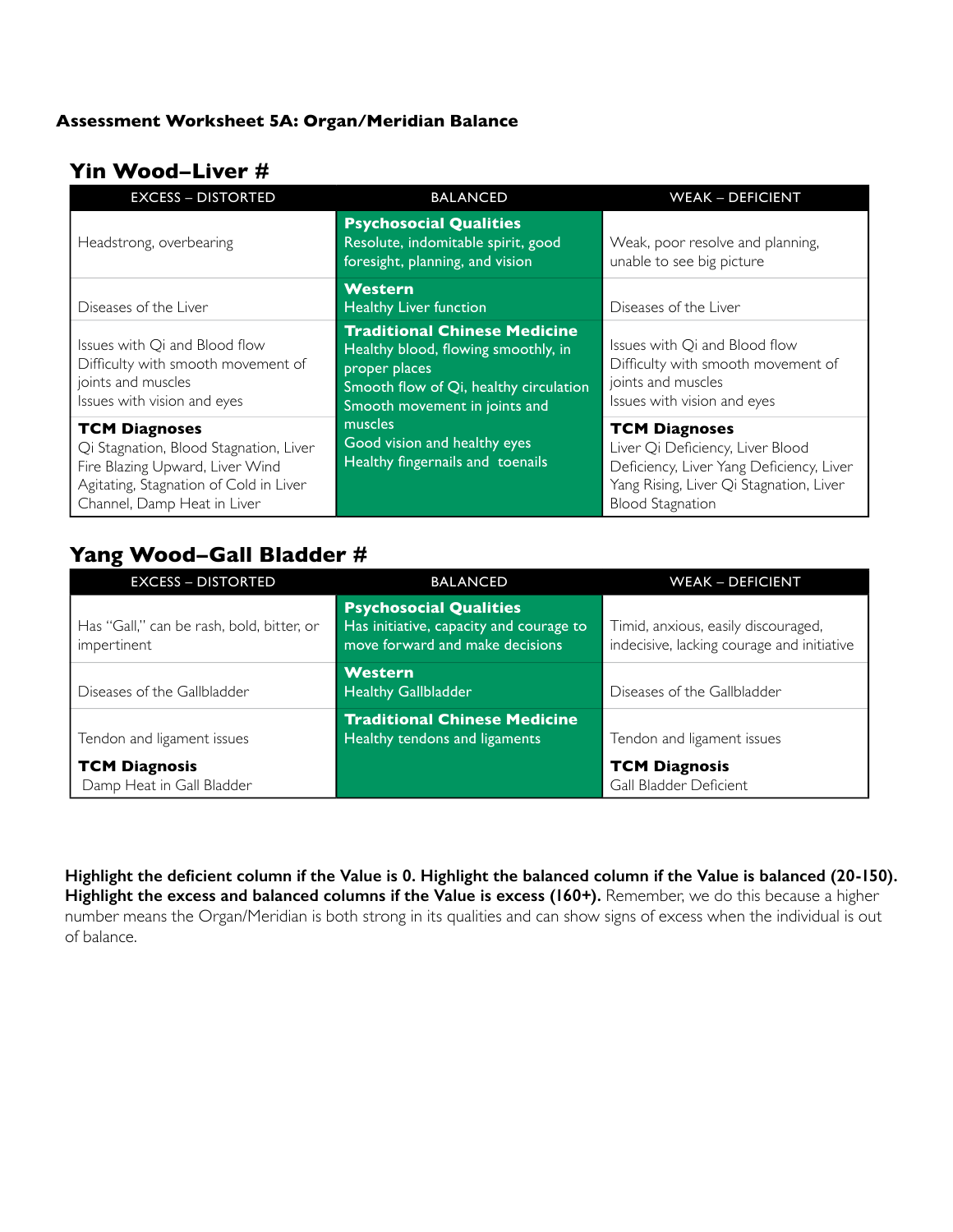### **Yin Fire–Heart #**

| <b>EXCESS - DISTORTED</b>                                                                                                                                   | <b>BALANCED</b>                                                                                                                              | <b>WEAK - DEFICIENT</b>                                                                                                       |
|-------------------------------------------------------------------------------------------------------------------------------------------------------------|----------------------------------------------------------------------------------------------------------------------------------------------|-------------------------------------------------------------------------------------------------------------------------------|
| Excessive compassion and sensitivity to<br>others' and own emotions, overactive<br>brain, scattered thinking, anxious,<br>inappropriate talking or laughter | <b>Psychosocial Qualities</b><br>Has "Heart," compassion, EQ,<br>clear thinking, capacity to connect,<br>appropriately expressive            | Difficulty connecting or reading people,<br>anxious, scattered, unfocused or dull<br>thinking, difficulty expressing self     |
| Heart and blood vessel diseases                                                                                                                             | <b>Western Medicine</b><br>Healthy heart and blood vessels                                                                                   | Heart and blood vessel diseases                                                                                               |
| Issues with Heart, blood vessels, blood<br>and blood flow, troubled mind/Shen,<br>issues with sweating, tongue, and<br>speech                               | <b>Traditional Chinese Medicine</b><br>Healthy Heart, blood vessels, blood<br>and blood flow<br>Healthy mind and Shen<br>Normal perspiration | Issues with Heart, blood vessels, blood<br>and blood flow, troubled mind/Shen,<br>issues with sweating, tongue, and<br>speech |
| <b>TCM Diagnoses</b><br>Heart-Fire, Phlegm-Fire, Phlegm Misting<br>the Heart, Heart Blood Stagnation                                                        | Normal speech and healthy tongue<br>Healthy complexion                                                                                       | <b>TCM Diagnoses</b><br>Heart Qi/Yin/Yang/BloodDeficiency,<br>Phlegm Misting the Heart,<br>Heart Blood Stagnation             |

## **Yang Fire–Small Intestine #**

| <b>EXCESS - DISTORTED</b>                                                                   | <b>BALANCED</b>                                                                                                                     | <b>WEAK - DEFICIENT</b>                                    |  |  |
|---------------------------------------------------------------------------------------------|-------------------------------------------------------------------------------------------------------------------------------------|------------------------------------------------------------|--|--|
| Throws out pure, judgmental, cannot<br>distinguish options or make right<br>choices, manic* | <b>Psychosocial Qualities</b><br>Separates pure from impure, mental<br>clarity, judgement and discernment to<br>make good decisions | Cannot distinguish options or make<br>right choices        |  |  |
| Diseases of the Small Intestine                                                             | <b>Western Medicine</b><br>Healthy Small Intestine                                                                                  | Diseases of the Small Intestine                            |  |  |
| Digestion issues                                                                            | <b>Traditional Chinese Medicine</b><br>Healthy digestion                                                                            | Digestion issues                                           |  |  |
| <b>TCM Diagnoses</b><br>Full Heat in SI, SI Qi Pain/Tied, Worms                             |                                                                                                                                     | <b>TCM Diagnoses</b><br>Small Intestine Deficient and Cold |  |  |

\*Driven by an unstoppable desire to undertake several different projects and push themselves very hard in many different directions with great dissipation of energy. If this energy can be harnessed with the help of acupuncture treatment, these persons can be very creative, productive, imaginative and usually artistic.7

7. Maciocia, Giovanni, The Foundations of Chinese Medicine, London: Churchill Livingstone, 1989, Page 274.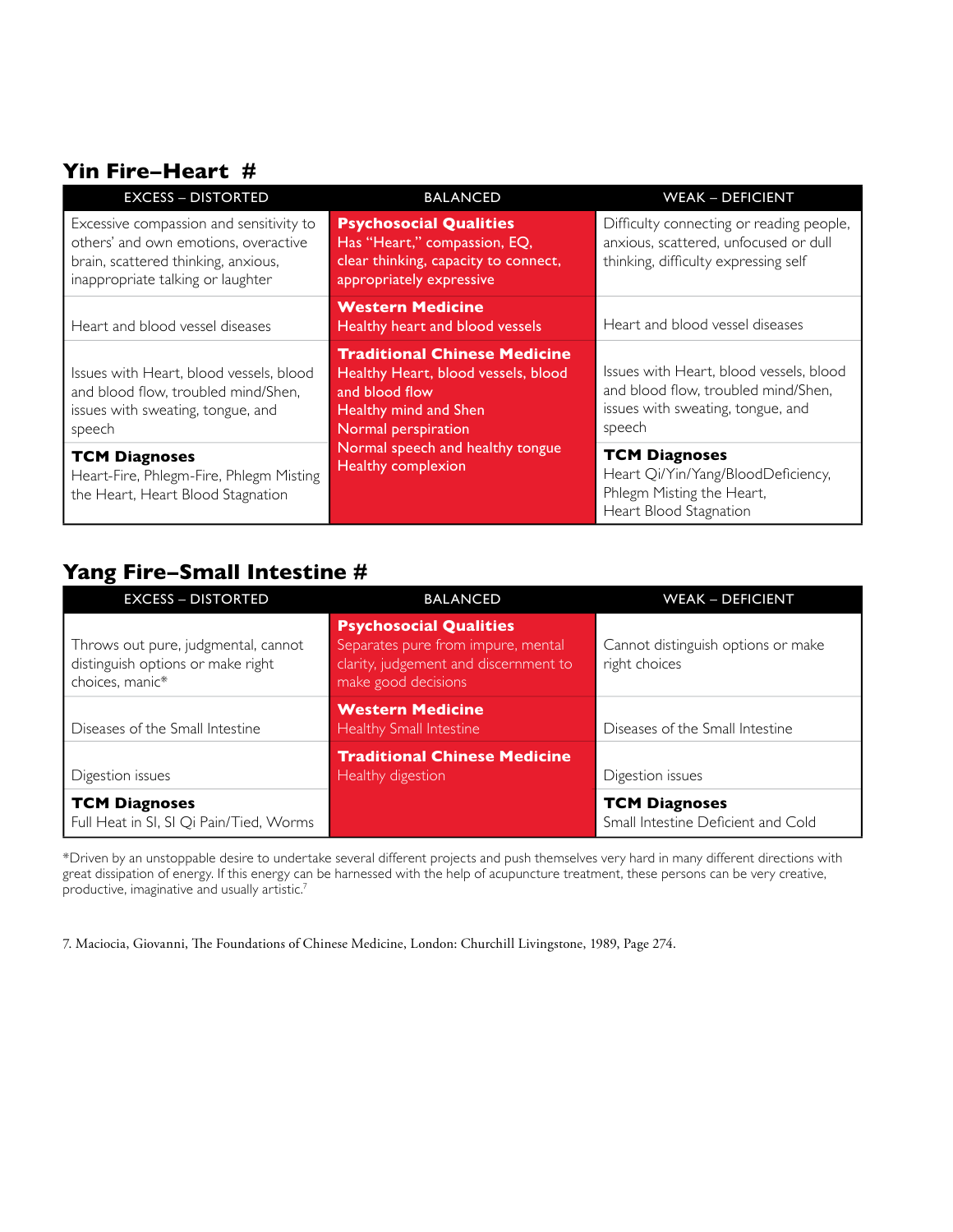## **Yin Earth–Spleen #**

| <b>EXCESS - DISTORTED</b>                                                                                                                                                                                      | <b>BALANCED</b>                                                                                                                                                          | <b>WEAK - DEFICIENT</b>                                                                                                                                                                                        |
|----------------------------------------------------------------------------------------------------------------------------------------------------------------------------------------------------------------|--------------------------------------------------------------------------------------------------------------------------------------------------------------------------|----------------------------------------------------------------------------------------------------------------------------------------------------------------------------------------------------------------|
| Foggy brain, unable to focus                                                                                                                                                                                   | <b>Psychosocial Qualities</b><br>Clear mind with good focus                                                                                                              | Spacey, difficulty with focus                                                                                                                                                                                  |
| Diseases of the Spleen                                                                                                                                                                                         | <b>Western Medicine</b><br><b>Healthy Spleen</b>                                                                                                                         | Diseases of the Spleen                                                                                                                                                                                         |
| Difficult or ineffectual digestion, Blood<br>not properly contained; bleeding,<br>Sinking Qi, difficulty with mental work,<br>issues of the muscles and flesh, trouble<br>with sense of taste, mouth or saliva | <b>Traditional Chinese Medicine</b><br><b>Healthy Digestion</b><br><b>Blood properly contained</b><br>Qi is lifted<br><b>Clear thinking</b><br>Muscles and flesh healthy | Difficult or ineffectual digestion, Blood<br>not properly contained; bleeding,<br>Sinking Qi, difficulty with mental work,<br>issues of the muscles and flesh, trouble<br>with sense of taste, mouth or saliva |
| <b>TCM Diagnoses</b><br>Spleen Damp, Cold Damp in Spleen,<br>Damp Heat in Spleen, Spleen Qi<br>Sinking, Spleen not controlling Blood                                                                           | <b>Healthy sense of taste</b><br>Mouth and saliva healthy                                                                                                                | <b>TCM Diagnoses</b><br>Spleen Qi Deficiency, Spleen Yang<br>Deficiency, Spleen Qi Sinking, Spleen<br>not controlling Blood                                                                                    |

## **Yang Earth–Stomach #**

| <b>EXCESS - DISTORTED</b>                                                                                                                    | <b>BALANCED</b>                                                                                                  | <b>WEAK - DEFICIENT</b>                                                                                                                                              |
|----------------------------------------------------------------------------------------------------------------------------------------------|------------------------------------------------------------------------------------------------------------------|----------------------------------------------------------------------------------------------------------------------------------------------------------------------|
| Rumination, obsessive thoughts,<br>severe anxiety, hyperactivity,<br>mania, hypomania, mental confusion*                                     | <b>Psychosocial Qualities</b><br>Able to digest life; things move<br>through in proper timing                    | Difficulty digesting life; doesn't<br>process, "drops" thoughts                                                                                                      |
| Diseases of the Stomach                                                                                                                      | <b>Western Medicine</b><br><b>Healthy Stomach</b>                                                                | Diseases of the Stomach                                                                                                                                              |
| Difficult or ineffectual digestion,<br>Rebellious Qi, excess or deficient fluids,<br>lip, mouth, saliva, and sense of taste<br><b>ISSUES</b> | <b>Traditional Chinese Medicine</b><br><b>Healthy digestion</b><br>Qi descends properly<br><b>Healthy fluids</b> | Difficult or ineffectual digestion,<br>Rebellious Qi, excess or deficient fluids,<br>lip, mouth, saliva, and sense of taste<br><b>ISSUES</b>                         |
| <b>TCM Diagnoses</b><br>Stomach Fire/Phlegm Fire, Cold invading<br>Stomach, Rebellious Stomach Qi, Food<br>Stagnation, Blood Stagnation      | Healthy lips, mouth, saliva and sense<br>of taste                                                                | <b>TCM Diagnoses</b><br>Stomach Qi Deficiency, Stomach<br>Deficient and Cold, Stomach Yin<br>Deficiency, Rebellious Stomach Qi,<br>Food Stagnation, Blood Stagnation |

 $*$ Excess of the Stomach can manifest as shutting oneself in the house, closing all doors and windows, wanting to be by oneself, uncontrolled talking or laughing or singing, violent behaviour and taking off of one's clothes. $^8$ 

8. Maciocia, Giovanni, The Foundations of Chinese Medicine, London: Churchill Livingstone, 1989, Page 112.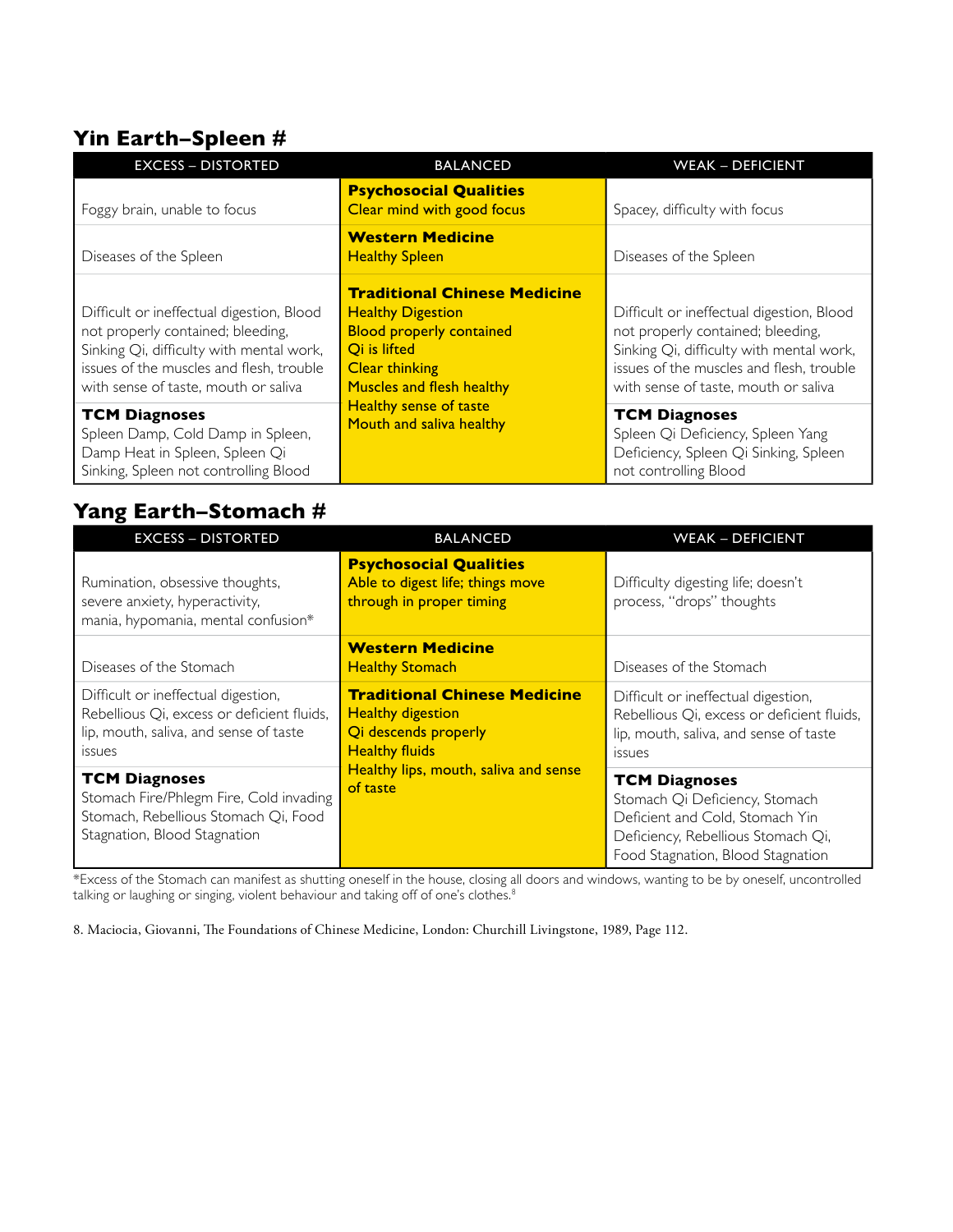# **Yin Metal–Lungs #**

| <b>EXCESS - DISTORTED</b>                                                                                                                               | <b>BALANCED</b>                                                                                                                                                                      | <b>WEAK - DEFICIENT</b>                                                                                                                                  |  |  |
|---------------------------------------------------------------------------------------------------------------------------------------------------------|--------------------------------------------------------------------------------------------------------------------------------------------------------------------------------------|----------------------------------------------------------------------------------------------------------------------------------------------------------|--|--|
| Rigid, difficulty taking in and letting go,<br>exaggerated boundaries and defenses                                                                      | <b>Psychosocial Qualities</b><br>Takes in and lets go, establishes<br>rhythm, maintains boundaries and<br>defenses                                                                   | Too permeable, difficulty with taking in<br>and letting go, weak boundaries                                                                              |  |  |
| Diseases of the Lungs                                                                                                                                   | <b>Western Medicine</b><br><b>Healthy Lungs</b>                                                                                                                                      | Diseases of the Lungs                                                                                                                                    |  |  |
| Issues with Qi or respiration, Water<br>passages not properly regulated, issues<br>with nose, skin, sense of smell or touch,<br>excess mucus or dryness | <b>Traditional Chinese Medicine</b><br>Healthy respiration and strong Qi<br>Healthy nose, skin, sense of smell and<br>touch<br>Water passages regulated<br>Normal mucus and moisture | Issues with Qi or respiration, Water<br>passages not properly regulated, issues<br>with nose, skin, sense of smell or touch,<br>excess mucus or dryness. |  |  |
| <b>TCM Diagnoses</b><br>Phlegm, Damp, Heat, Fluids, Dryness,<br>Cold obstructing Lungs,<br>Lung Qi Stagnation                                           |                                                                                                                                                                                      | <b>TCM Diagnoses</b><br>Lung Qi, Yin, or Yang Deficiency,<br>Lung Dryness,<br>Wei Qi Deficiency                                                          |  |  |

# **Yang Metal–Large Intestine #**

| <b>EXCESS - DISTORTED</b>                                               | <b>BALANCED</b>                                                          | <b>WEAK - DEFICIENT</b>                                                                          |  |  |
|-------------------------------------------------------------------------|--------------------------------------------------------------------------|--------------------------------------------------------------------------------------------------|--|--|
| Holds back, rigid                                                       | <b>Psychosocial Qualities</b><br>Able to let go                          | Difficulty holding back                                                                          |  |  |
| Diseases of the Large Intestine                                         | <b>Western Medicine</b><br>Healthy Large Intestine                       | Diseases of the Large Intestine                                                                  |  |  |
| Difficult digestion and elimination                                     | <b>Traditional Chinese Medicine</b><br>Healthy digestion and elimination | Difficult digestion and elimination                                                              |  |  |
| <b>TCM DX</b><br>Cold, Heat, Damp, or Dryness in the<br>Large Intestine |                                                                          | <b>TCM DX</b><br>Cold, Heat, Damp, or Dryness in Large<br>Intestine, Collapse of Large Intestine |  |  |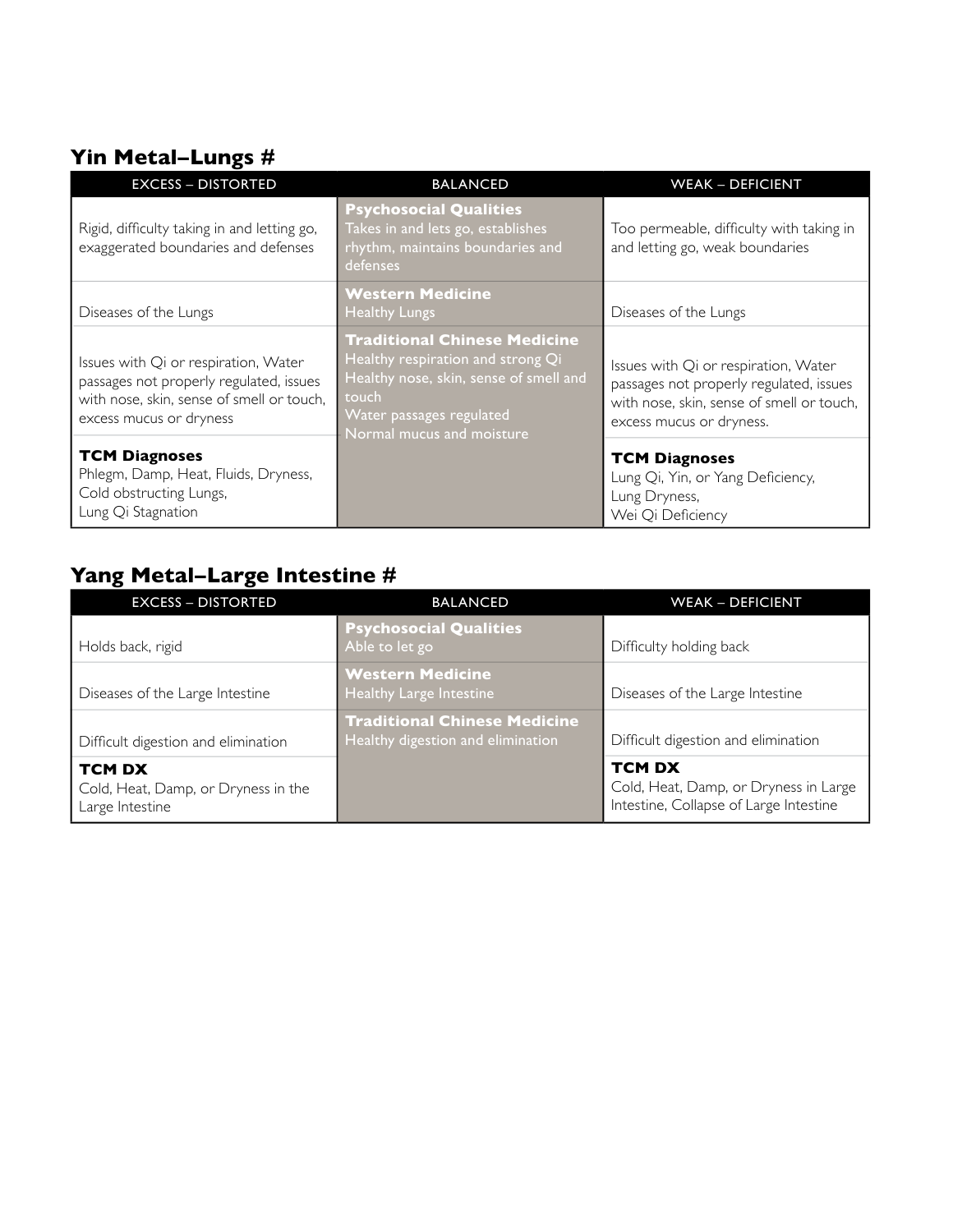### **Yin Water–Kidneys #**

| <b>EXCESS - DISTORTED</b>                                                                                                                                   | <b>BALANCED</b>                                                                                                                                                                    | <b>WEAK - DEFICIENT</b>                                                                                                                                     |
|-------------------------------------------------------------------------------------------------------------------------------------------------------------|------------------------------------------------------------------------------------------------------------------------------------------------------------------------------------|-------------------------------------------------------------------------------------------------------------------------------------------------------------|
| Excessive will and willpower                                                                                                                                | <b>Psychosocial Qualities</b><br>House of willpower, brain has strong<br>memory, mind is focused on goals that<br>it sets itself, and will pursue them in a<br>single minded way   | Lacking in willpower, poor resolve, poor<br>memory                                                                                                          |
| Diseases of the Kidneys                                                                                                                                     | <b>Western Medicine</b><br><b>Healthy Kidneys</b>                                                                                                                                  | Diseases of the Kidneys                                                                                                                                     |
| Issues with Essence, reproduction and<br>growth, fluid balance, urination, ears,<br>hearing, teeth, bones, and marrow,<br>difficulty with Qi being anchored | <b>Traditional Chinese Medicine</b><br>Healthy Essence: reproduction/growth<br>Fluid balance and healthy urination<br>Healthy ears and hearing<br>Healthy teeth, bones, and marrow | Issues with Essence, reproduction and<br>growth, fluid balance, urination, ears,<br>hearing, teeth, bones, and marrow,<br>difficulty with Qi being anchored |
| <b>TCM Diagnoses</b><br>Kidney Yang, Qi, Yin, and Essence<br>Deficiency, Kidney Qi not firm,<br>Kidney not receiving Qi                                     | Qi is properly anchored                                                                                                                                                            | <b>TCM Diagnoses</b><br>Kidney Qi, Yin, Yang, and Essence<br>Deficiency, Kidney Qi not firm,<br>Kidney not receiving Qi                                     |

# **Yang Water–Urinary Bladder #**

| <b>EXCESS - DISTORTED</b>                                                                        | <b>BALANCED</b>                                                                                                                         | <b>WEAK - DEFICIENT</b>                                                                          |  |  |
|--------------------------------------------------------------------------------------------------|-----------------------------------------------------------------------------------------------------------------------------------------|--------------------------------------------------------------------------------------------------|--|--|
| Jealousy, suspicion, long standing<br>grudges*                                                   | <b>Psychosocial Qualities</b><br>Yang Aspect of Fire of Gate of Vitality                                                                | Jealousy, suspicion, long standing<br>grudges*                                                   |  |  |
| Diseases of the Urinary Bladder                                                                  | <b>Western Medicine</b><br><b>Healthy Urinary Bladder</b>                                                                               | Diseases of the Urinary Bladder                                                                  |  |  |
| Difficulty with urination and<br>transformation of fluids.<br>issues with Yang Kidney (Ming Men) | <b>Traditional Chinese Medicine</b><br>Healthy urination and transformation<br>of fluids<br>Healthy Yang aspect of Kidney (Ming<br>Men) | Difficulty with urination and<br>transformation of fluids,<br>issues with Yang Kidney (Ming Men) |  |  |
| <b>TCM Diagnoses</b><br>Damp, Heat, or Cold in UB                                                |                                                                                                                                         | <b>TCM Diagnoses</b><br>Damp, Heat, or Cold in UB, Urinary<br><b>Bladder Deficient</b>           |  |  |

\*On a mental level, an imbalance in the Bladder can provoke negative emotions such as jealousy, suspicion and the holding of long-standing grudges.9

9. Maciocia, Giovanni, The Foundations of Chinese Medicine, London: Churchill Livingstone, 1989, Page 117.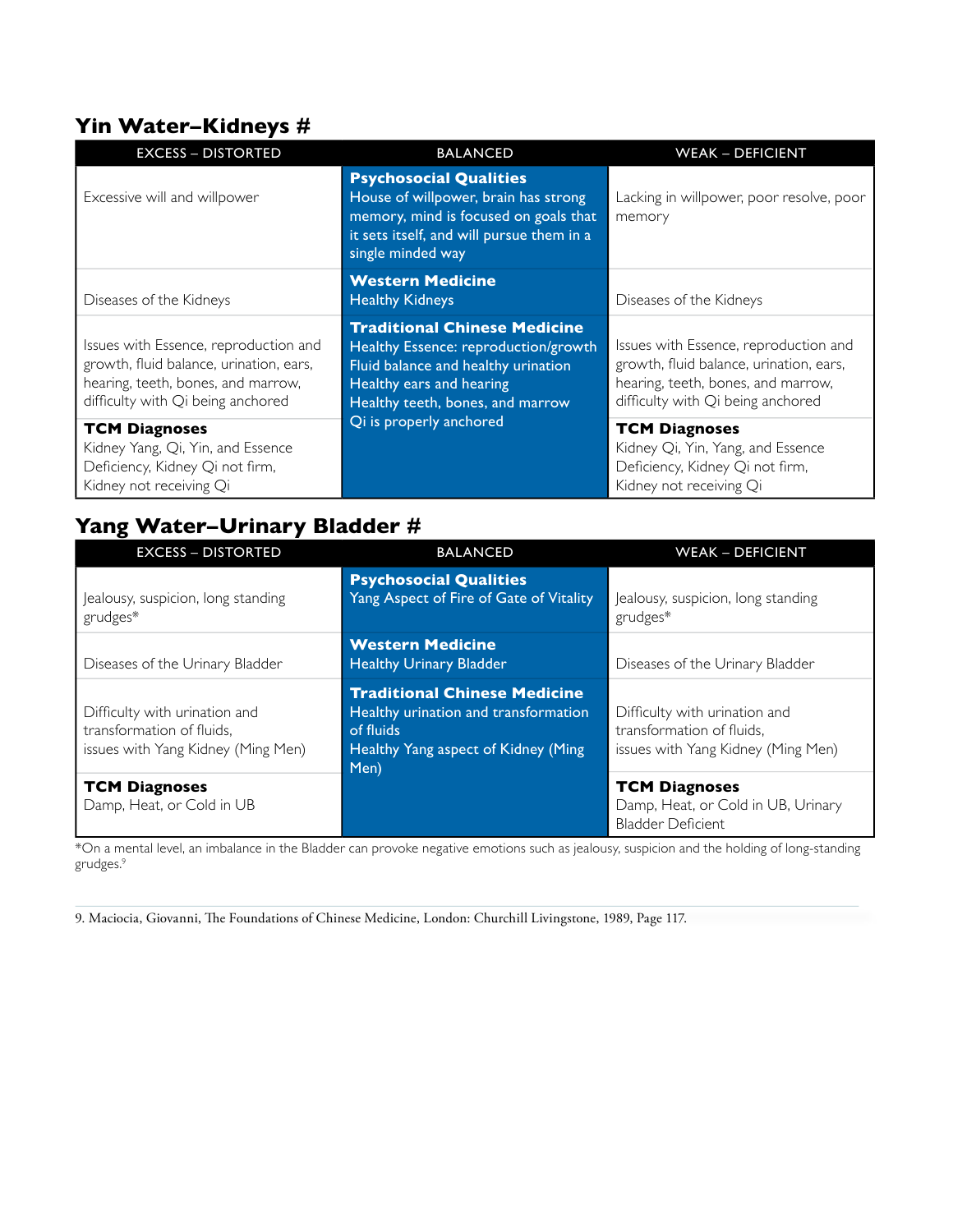### **Treatment Worksheet 1A: Yin/Yang Balance Recommendations**

| Yin/Yang<br>Balance |  |
|---------------------|--|
| Recommendations     |  |
|                     |  |
|                     |  |
|                     |  |
|                     |  |

### **Treatment Worksheet 1B: Day Master Recommendations**

| Day Master Recommendations           |  |
|--------------------------------------|--|
| Seasonal<br>Timing                   |  |
| Lifestyle                            |  |
| Psychosocial<br>Considerations       |  |
| Complementary<br>Therapies           |  |
| Acupuncture<br>Treatment<br>Priority |  |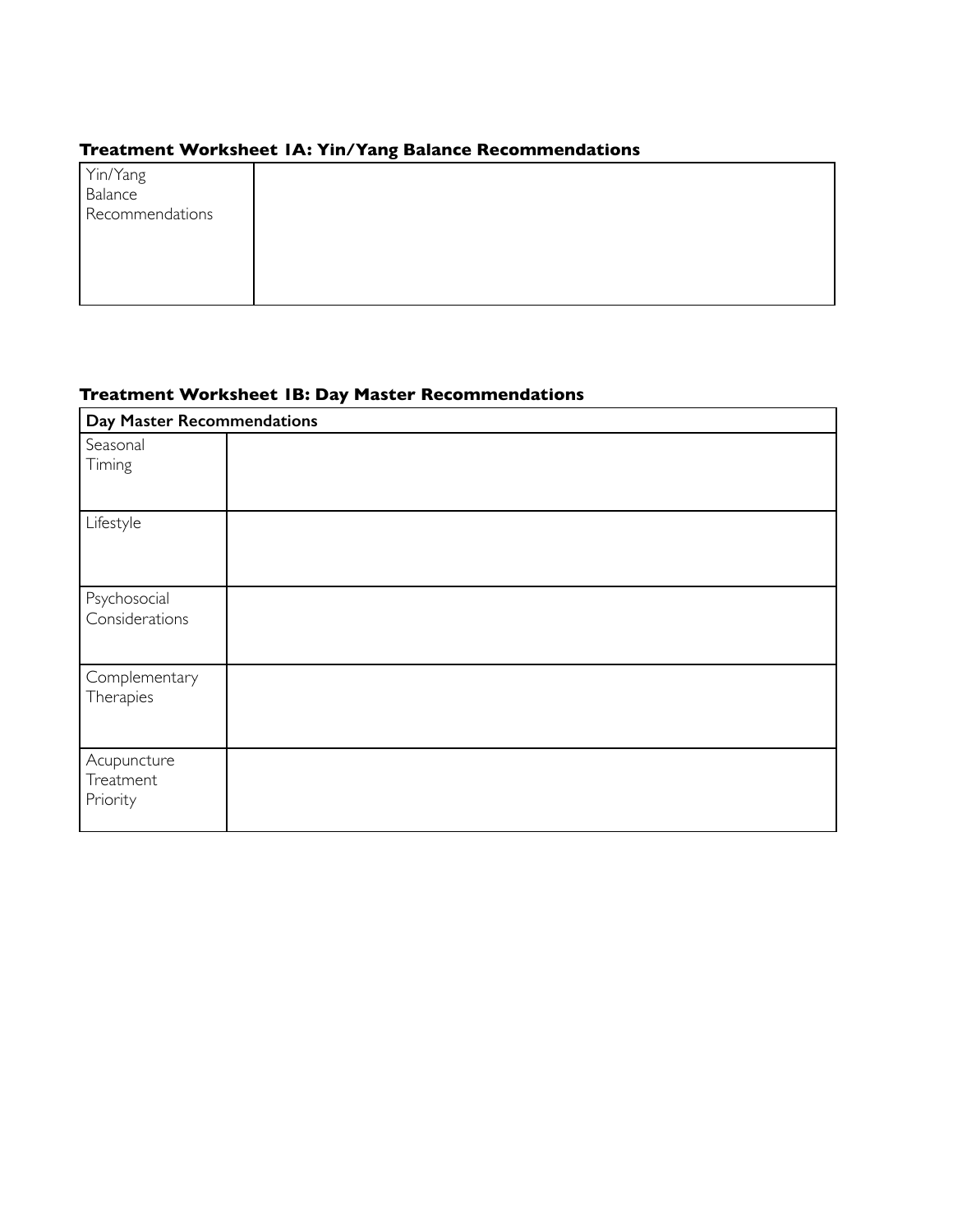#### **Treatment Worksheet 2: Natural Remedies**

| Remedy                      | Wood | Fire | Earth | Metal | Water |
|-----------------------------|------|------|-------|-------|-------|
| Food                        |      |      |       |       |       |
|                             |      |      |       |       |       |
|                             |      |      |       |       |       |
|                             |      |      |       |       |       |
| Western<br>Herbs            |      |      |       |       |       |
|                             |      |      |       |       |       |
|                             |      |      |       |       |       |
|                             |      |      |       |       |       |
| <b>TCM</b><br>Herbs         |      |      |       |       |       |
|                             |      |      |       |       |       |
|                             |      |      |       |       |       |
| Essential<br>$\bigcirc$ ils |      |      |       |       |       |
|                             |      |      |       |       |       |
| Flower                      |      |      |       |       |       |
| Essences                    |      |      |       |       |       |
|                             |      |      |       |       |       |
| Cell<br>Salts               |      |      |       |       |       |
| Other                       |      |      |       |       |       |
|                             |      |      |       |       |       |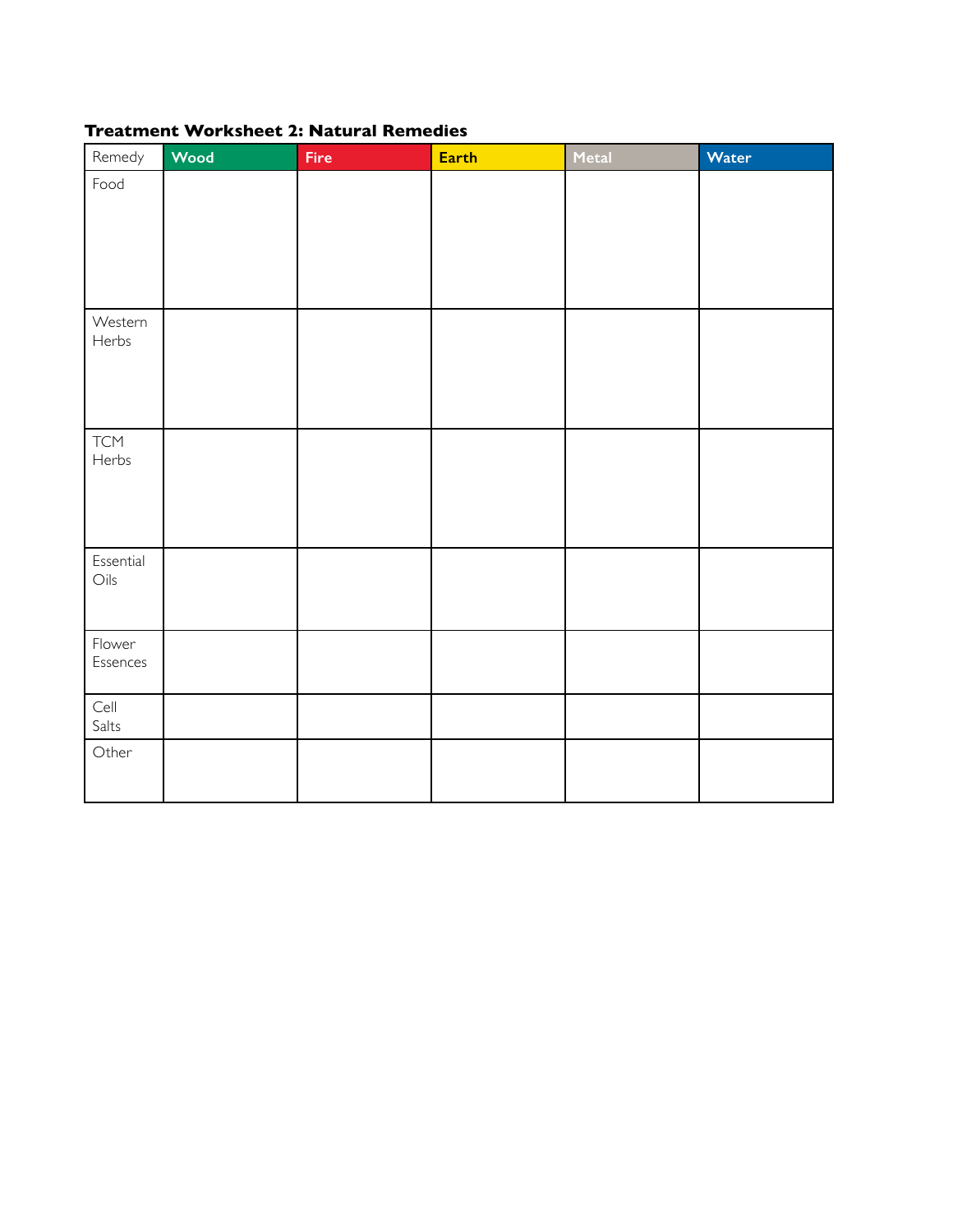#### **Treatment Worksheet 3A: Point Menu Worksheet**

| Element %                                                        | Wood<br>%                                                             | Fire<br>%                                                                                                | %<br><b>Earth</b>                                          | %<br>Metal                                                   | Water<br>%                                            |                                      |                                     |  |  |  |  |
|------------------------------------------------------------------|-----------------------------------------------------------------------|----------------------------------------------------------------------------------------------------------|------------------------------------------------------------|--------------------------------------------------------------|-------------------------------------------------------|--------------------------------------|-------------------------------------|--|--|--|--|
| Yin Organ                                                        | Liver                                                                 | Heart/PC                                                                                                 | Spleen                                                     | Lung                                                         | Kidney                                                |                                      |                                     |  |  |  |  |
| Yang Organ                                                       | <b>GB</b>                                                             | S <sub>1</sub> /S <sub>1</sub>                                                                           | $\mathsf{L}\mathsf{I}$<br>Stomach                          |                                                              | UB                                                    |                                      |                                     |  |  |  |  |
|                                                                  |                                                                       | <b>Balancing the 5 Elements</b> - Polarity Agents used. Written in from the 5 Element Dynamics Worksheet |                                                            |                                                              |                                                       |                                      |                                     |  |  |  |  |
| <b>5 Elements</b><br>Control<br>Insult                           |                                                                       |                                                                                                          |                                                            |                                                              |                                                       |                                      |                                     |  |  |  |  |
|                                                                  | Balancing Organs/Meridians within the Elements - Polarity Agents used |                                                                                                          |                                                            |                                                              |                                                       |                                      |                                     |  |  |  |  |
| Luo/Source<br>Combination<br>One organ                           | Excess Liver<br>Deficient GB<br>-Liver 5<br>$+GB40$                   | Excess Ht Def. SI<br>Heart -5 +SI 4<br>Excess SI Def.Ht<br>-SI 7 +Heart 7                                | Excess Spleen<br>Deficient ST<br>-Spleen 4<br>+Stomach 42  | Excess Lung<br>Deficient LI<br>-Lung 7<br>+Large Intestine4  | Excess Kidney<br>Deficient UB<br>-Kidney 4<br>$+UB64$ |                                      |                                     |  |  |  |  |
| within an<br>Element<br>is deficient,<br>the other<br>is excess. | Excess GB<br>Deficient Liver<br>$-GB37$<br>+Liver 3                   | Excess PC Def. SJ<br>$-PC 6 + S$   4<br>Excess SJ Def. PC<br>$-SI_5 + PC_7$                              | Excess Stomach<br>Deficient SP<br>-Stomach 40<br>+Spleen 3 | Excess LI<br>Deficient Lung<br>-Large Intestine 6<br>+Lung 9 | Excess UB<br>Deficient Kidney<br>$-UB58$<br>+Kidney 3 |                                      |                                     |  |  |  |  |
|                                                                  |                                                                       | Individually Balancing Deficient / Excess Organ/Meridians - Polarity Agents used for 4 Point Treatments  |                                                            |                                                              |                                                       |                                      |                                     |  |  |  |  |
| <b>Tonification</b><br>(Deficient)                               | +Liver 8 Kid10<br>-Lung 8 Liver 4                                     |                                                                                                          | +Ht/PC 9 Liver 1<br>-Kidney 10 Ht/PC3                      |                                                              | +Spleen 2 Heart 3<br>-Liver   Spleen                  | +Lung 9 Spleen 3<br>-Heart 8 Lung 10 | +Kidney 7 Lung 8<br>-Spleen 3 Kid 3 |  |  |  |  |
|                                                                  | +GB 43 UB66<br>-LI $\mid$ GB44                                        | $+$ SI/SJ 3 GB4I<br>-UB66 SI/SJ 2                                                                        | +ST 4I SI 5<br>-GB41 ST 43                                 | +LI II St 36<br>$-SI 5 LI 5$                                 | +UB 67 LI I<br>-St36 UB40                             |                                      |                                     |  |  |  |  |
| <b>Sedation</b><br>(Excess)                                      | -Liver 2 Heart 8<br>+Lung 8 Liver 4                                   | -Ht/PC 7 Spleen 3<br>+Ht/PC 3 Kid 10                                                                     | -Spleen 5 Lung 8<br>+Liver   Spleen                        | -Lung 5 Kidney10<br>+Heart 8 Lung 10                         | -Kidney   Liver  <br>+Spleen 3 Kidney 3               |                                      |                                     |  |  |  |  |
|                                                                  | -GB 38 SI 5<br>$-LI$ I GB 44                                          | -SI 8, SJ 10 ST 36<br>+UB 66 SI/SJ 2                                                                     | $-ST$ 45 $LI$ $I$<br>+GB4  St43                            | -LI 2 UB66<br>$+Si5, LI5$                                    | -UB65 GB41<br>+UB40 ST36                              |                                      |                                     |  |  |  |  |
| Mu & Shu                                                         | Liver: Liv14 UB 18                                                    | Ht: Ren 14 UB 15<br>PC: Ren 17 UB 14                                                                     | Spleen: Liv13 UB 20                                        | Lung: Lu   UB   3                                            | Kid.: GB 25 UB 23                                     |                                      |                                     |  |  |  |  |
| (Deficiency or<br>Excess)                                        | GB: GB 24 UB 19                                                       | SI: Ren 4 UB 27<br>S : Ren 5 UB 22                                                                       | ST: Ren 12 UB 21                                           | UB: Ren 3 UB 28                                              |                                                       |                                      |                                     |  |  |  |  |
|                                                                  |                                                                       | Additional Points to Balance Deficient and Excess Organ/Meridians                                        |                                                            |                                                              |                                                       |                                      |                                     |  |  |  |  |
| <b>Source</b><br>(Def./Exc)                                      | Liver 3<br>GB40                                                       | Heart/PC 7<br>$Si/S$ ] 4                                                                                 | Spleen 3<br>Stomach 42                                     | Lung 9<br>LI4                                                | Kidney 3<br><b>UB 64</b>                              |                                      |                                     |  |  |  |  |
| Xi Cleft<br>(Excess)                                             | Liver 6<br>GB 36                                                      | H 6, PC 4<br>SI 6, SJ 7                                                                                  | Spleen 8<br>Stomach 34                                     | Lung 6<br>$LI$ 7                                             | Kidney 5<br><b>UB 63</b>                              |                                      |                                     |  |  |  |  |
| Lower<br>He Sea<br>(Def./Exc)                                    | Gall Bladder 34                                                       | Small Intestine-<br>St 39<br>San Jiao-UB 39                                                              | Stomach 36                                                 | LI-St 37                                                     | <b>UB40</b>                                           |                                      |                                     |  |  |  |  |
| Auricular<br>(Def./Exc)                                          | Liver<br>Gall Bladder                                                 | Heart<br>Small Intestine                                                                                 | Spleen<br>Stomach                                          | Lung<br>Large Intestine                                      | Kidney<br>Urinary Bladder                             |                                      |                                     |  |  |  |  |
| <b>Tung Points</b><br>*Write In                                  |                                                                       |                                                                                                          |                                                            |                                                              |                                                       |                                      |                                     |  |  |  |  |